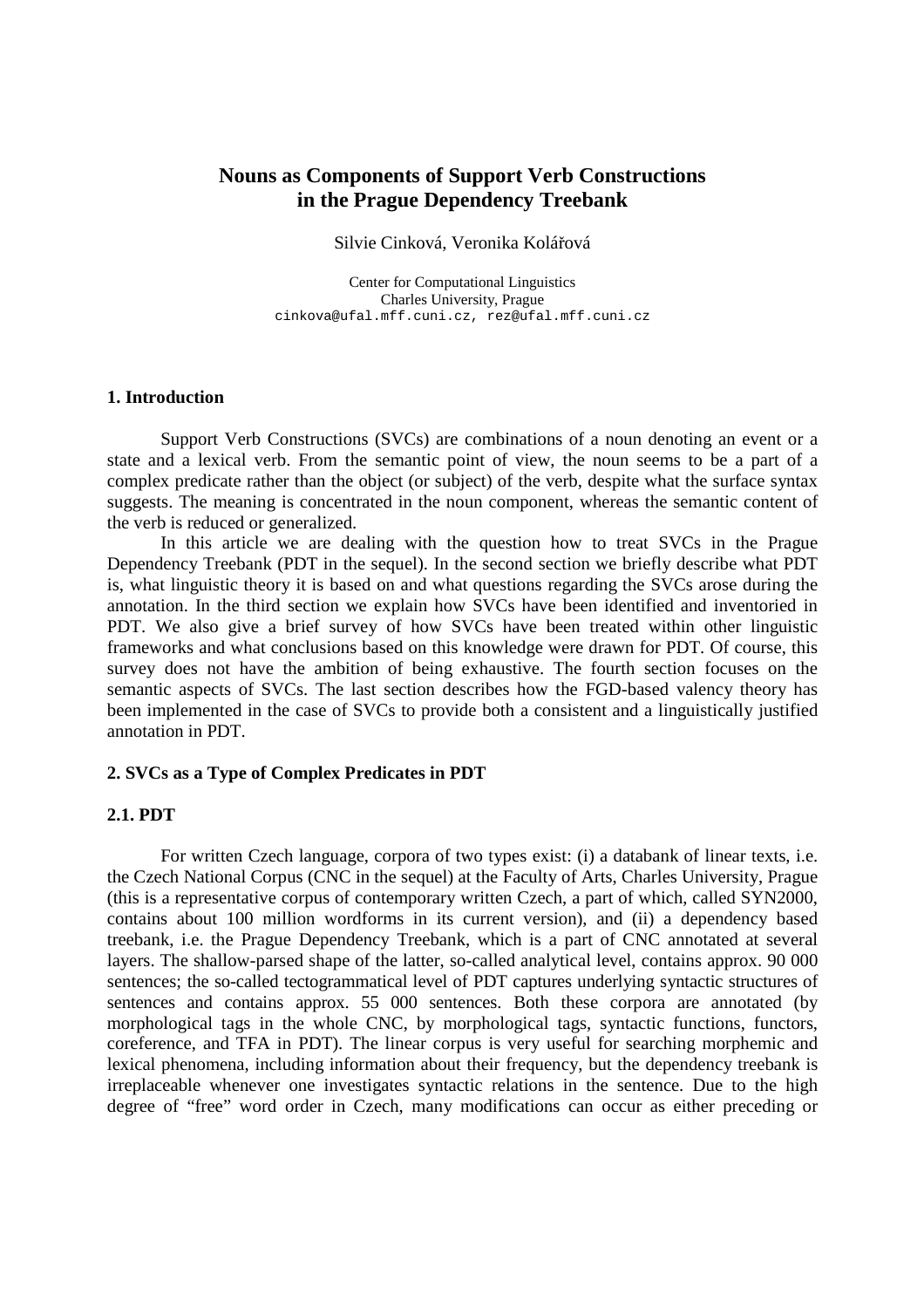following their governors. Thus it is very difficult to formulate a query about syntactic relations in the linear corpus.

#### **2.2. Theory of Valency Applied in PDT**

 A verb occupies the central position in the sentence structure, so it is clear that one of the key syntactic relations is the valency of verbs, as well as the valency of deverbal nouns and adjectives.

 Our approach to issues of valency is based on the theory of valency (especially valency of verbs) as elaborated in the framework of the Functional Generative Description (FGD in the sequel, see Sgall, Hajičová and Panevová 1986; Panevová 1980).

In FGD, the valency frame of a verb, stored in the lexicon, can be described as present on the tectogrammatical level. The following complementations (i.e. the individual dependency relations) are included into the set as being able to fill individual slots of valency frames of verbs: (i) inner participants or arguments (they can be obligatory or optional): Actor (ACT), Patient (PAT), Addressee (ADDR), Effect (EFF), Origin (ORIG);

(ii) obligatory free modifications or adjuncts (especially those with the meaning of location (e.g. DIR3, LOC) and manner (MANN)).

 Most of these complementations can be omitted on the surface layer of the sentence, but some of them must be always present (as PAT with the verb *potkat* 'to meet', MANN with the verb *chovat se* 'to behave', etc.), unless a textual deletion is concerned, in which case the presence of the complementation in the surface shape is not obligatory. E.g.: *'Potkali jste ho?' 'Potkali'*. (lit. '*Have you met him?' 'Met\_1stPlur'* , i.e. '*Have you met him?' 'Yes, we have'.)*

 While describing valency frames of deverbal nouns and adjectives, we use the same set of complementations as with verbs. However, in comparison with the frames assigned to the source verb, the process of nominalization (condensation) may be accompanied by a reduction of the number of slots in the valency frames of derived nouns and adjectives at the underlying layer. Moreover, any complementation of a noun can be omitted on the surface layer.

#### **2.3. Recording Complex Predicates in PDT**

 In the tectogrammatical annotation of the Prague Dependency Treebank there arose the need of marking complex predicates (henceforth CPs). A CP typically comprises a verb and a noun that make up both a syntactic and semantic unit (e.g. *v*ě*novat pozornost*, lit. *'to pay attention'*). It can appear as a nominalization as well (e.g. *v*ě*nování pozornosti*, lit. *'paying ofattention'*, *pozornost v*ě*novaná d*ě*tem*, lit. '*attention paid to-children'*). The PDT annotation also considers certain nouns and adjectives to be special kinds of CPs when appearing with the copula verb *to be*: *být schopen 'to be able', být ochoten 'to be willing'; Je povinností koalice nalézt*  ř*ešení*, lit. *'It is an incumbency of the coalition to find a solution',* i.e. *'The coalition is obliged to find a solution'*. Their nominalizations are also considered to be CPs, such as *Petrova náchylnost k n*ěč*emu 'Peter's predispositon to sth'.* Nevertheless, this type of CPs, in which nominal components are mostly marked as PAT, will be left aside in this study. The CPs to be dealt with in this paper are entirely those of the verb-noun type, such as *v*ě*novat pozornost*, lit. *'to pay attention', mít tendenci*, lit. *'to have tendency', p*ř*ijít s nápadem*, lit. *'to come up with idea',* etc. In accordance with the rich English-written literature they will be henceforth referred to as support verb constructions (SVCs).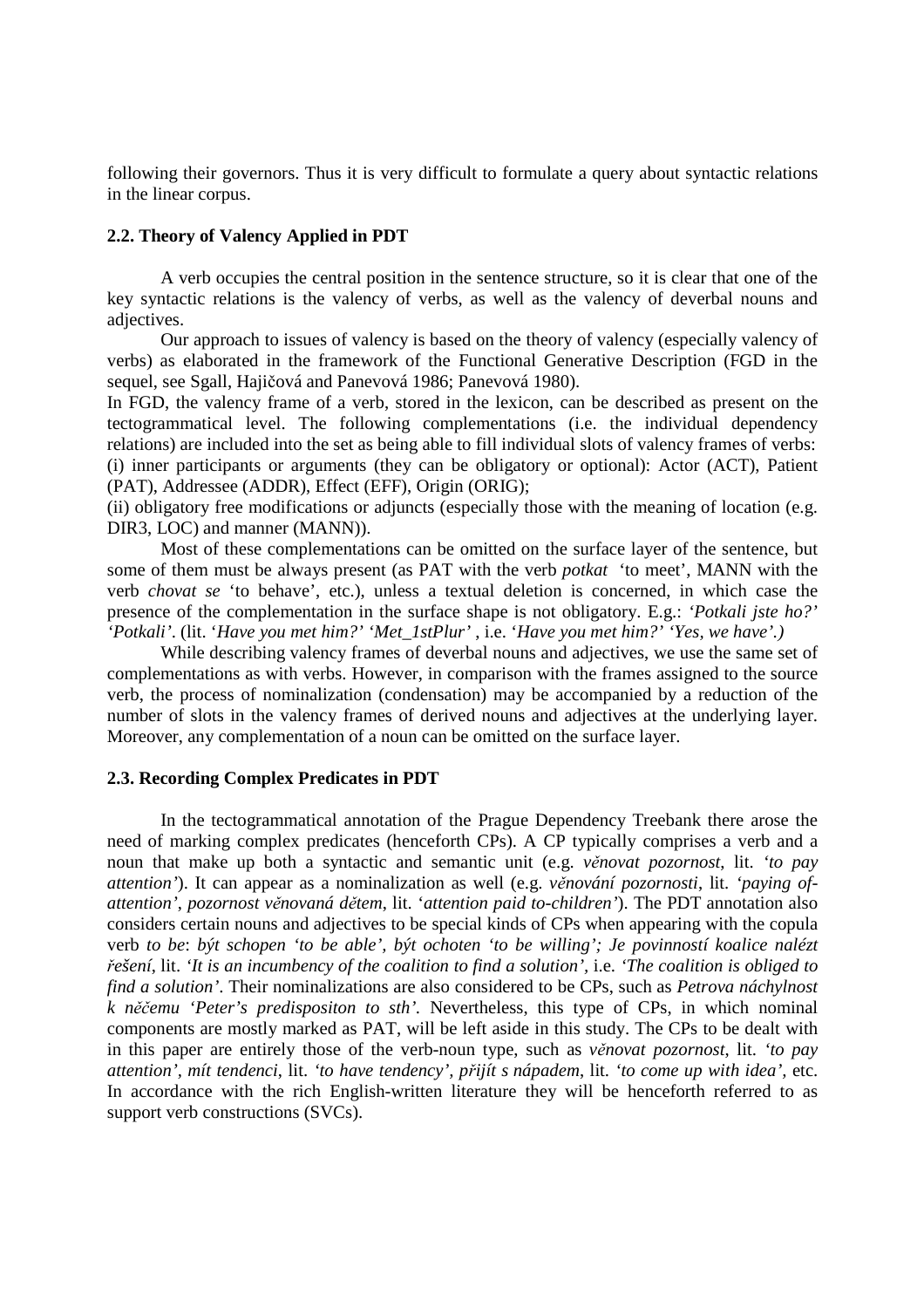Lemmatizing CPs in PDT as multi-word units (MWU) was out of question as there already have been supporting valency frame lexicons for nouns and verbs, respectively. One more lexicon would have had to be designed to capture the multi-word units. The multi-word units would of course have overlapped with the one-word lemmas whose frames had already been described by the existing lexicons, which would have led to confusions in valency representations. Apart from the effort and time a MWU lexicon would have cost, the selection of its lemmas would necessarily have been based on arbitrary decisions on the degree of a collocation's lexicalization. Another essential aspect would have been ignored, that is, that SVCs make up a productive mechanism in the language, allowing for well-formed *ad hoc* constructions (cf. Ekberg 1989 and Dura 1997, see below). Therefore they can hardly be captured by a finite list. A MWU lexicon would rather have become a burden than a supporting tool. Therefore, CPs are not lemmatized as MWUs in PDT.

 In SVCs, which is the CP type to be discussed here, the distinguishing feature is the marking of nouns / noun groups as CP components by a special functor CPHR ("Compound Phraseme"). A necessary condition for a noun to obtain a CPHR functor is that it be an obligatory valency complementation of the verb in the given frame. This implies that an obligatory actant in a verb frame, e.g. PAT, is re-classified as a CPHR when the entire syntagm is considered a SVC (cf.: *to pay 30 dollars.PAT*  $\times$  *to pay attention.CPHR). By means of a different functor we* indicate that, from the semantic point of view, the noun within a SVC ceases to be the PAT of the verbal part of the SVC; the fact that it is not appropriate to provide the noun within a SVC with a semantic role is also confirmed by Macháčková (1983, p. 135). This further implies that PDT in fact lists SVCs as frames in the valency lexicon of verbs. Thus a list of SVCs can currently be obtained by searching PDT for frames containing CPHR.

## **3. Criteria for SVC Identification**

## **3.1. CPHR-Candidate List**

 Before introducing the functor CPHR, a list of CPHR candidates had been made up by searching PDT for "a verb governing a noun governing a PAT-node". The given structure of the query was originally motivated by two aspects:

(i) The realization of SVC as two nodes has certain consequences for coreferential relations, also annotated in PDT (cf. Kučová – Kolářová – Žabokrtský – Pajas – Čulo, 2003). Especially, we wanted to capture the coreferential relations in those SVCs that correspond to synthetic predicates of control, e.g. *Petr se chystá p*ř*ijít × Petr má plán p*ř*ijít* ('*Peter is getting ready to come' × 'Peter has the plan to come'*; more about predicates of control see Panevová – Řezníčková – Urešová, 2002).

(ii) Most nouns that appear in SVCs have their own argument structure, no matter if they ever occur in predicates of control. They are regularly captured by the tectogrammatical tree structures without any problems. However, problems can arise when such nouns (i.e. those having their own dependent nodes) become part of a SVC. Due to certain types of TFA-contingent word order changes, the nodes governed by the SVC-noun node are sometimes located quite far from their governing node, making the tree-structured diagram non-projective, which generally is to avoid (cf. Hajičová et al., 2004, and Lopatková, 2003).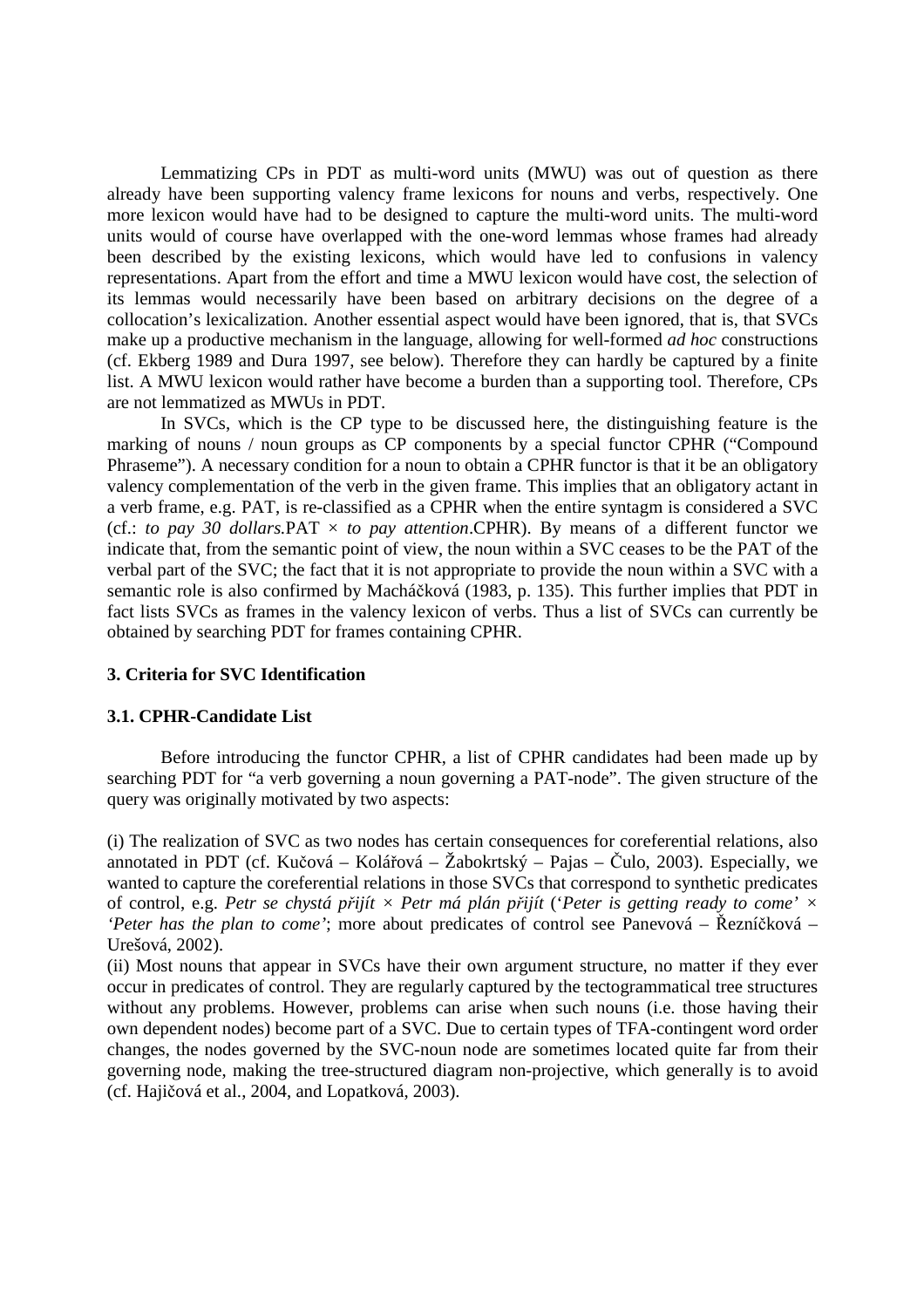Possible CPHRs were separated from obvious trivial collocations (i.e. the type *to pay attention* from *to pay 30 dollars*, cf. Heid, 1998). To enhance the list and to determine the sorting criteria more exactly, both Czech and foreign literature on verb-noun structures was consulted.

#### **3.2. A Cross-linguistic Survey of SVC Descriptions**

 Support verb constructions seem to be common in many European languages, as already noted by R. Jakobson (1932, see Jelínek, 2003, p. 50). In Czech, they had first been believed to exemplify a negative influence from German (see Jelínek, 2003, pp. 45-46). As a slight irony, in German alone SVCs had been first criticized from the stylistic point of view. As recently as in the 1970's, support verb constructions became a serious point of interest within German generative and transformational grammar (Rothkegel, 1973), (Persson, 1975) and in books on German as a foreign language (Helbig – Buscha, 1996; Günther – Pape, 1976). In German, SVCs have been thouroughly discussed and analyzed. Besides that, German has affected Czech in many respects. Therefore, we took the literature on German SVCs as our point of departure, gradually extending the scope.

 Helbig and Buscha, the classic German grammar for foreign learners, introduce support verbs as a special semantic class defined by the unability of the verbs to form a predicate alone (*Funktionsverben*). Support verbs have to make a cluster with a noun phrase which is then considered a part of the predicate. The noun phrase in a support verb construction is either formed by a noun in accusative or by a prepositional phrase. The entire support verb construction (*Funktionsverbgefüge*, *FVG*) corresponds to a simplex lexical verb or to an adjective (with an auxiliary verb) having the same stem as the noun in the support verb construction. The nouns should be abstract noun derivations from verbs or adjectives, but never concrete nouns.

## **3.2.1. The Notion of Base and Collocate in SVCs**

 $\overline{a}$ 

 Support verb constructions can also be looked upon as a collocation type. Malmgren  $(2002, p. 12)^1$  describes a number of apparent support verb constructions calling them a kind of "prototypical collocations" that consist of a semantically impoverished verb and an abstract noun. The abstract noun keeps its meaning, hence it is the more stable member of the collocation – the collocational base. Its verbal collocate is generally unpredictable (Malmgren, 2002, p. 11, cf. Rothkegel, 1973, p. 39). Inspired by Mel'čuk's Meaning-Text-Theory (Kahane, 2003; Wanner, 1996), Malmgren finds and associates Swedish verbal collocates to the nouns by means of the lexical function Oper. Fontenelle (1992, p. 142) also claims that "support verbs roughly correspond to the type of lexical relation that can be encoded through the Oper lexical function used by Mel'čuk". For examples of lexicons and lexical databases using Lexical Functions see e.g. Macleod (2002), Benson – Benson – Ilson (1997) and Polguère (2000).

The understanding of nouns as collocational bases in verb  $+$  abstract noun constructions is clearly shared by Čermák, (e.g. 2003): "Abstract nouns seem to follow few general patterns in

<sup>1</sup> Malmgren's starting point is the system-oriented understanding of collocations coined especially by German linguists as Hausmann and Heid (1998, p. 302) rather than the original English contextualist approach to collocations (Malmgren, 2002, pp. 5-6).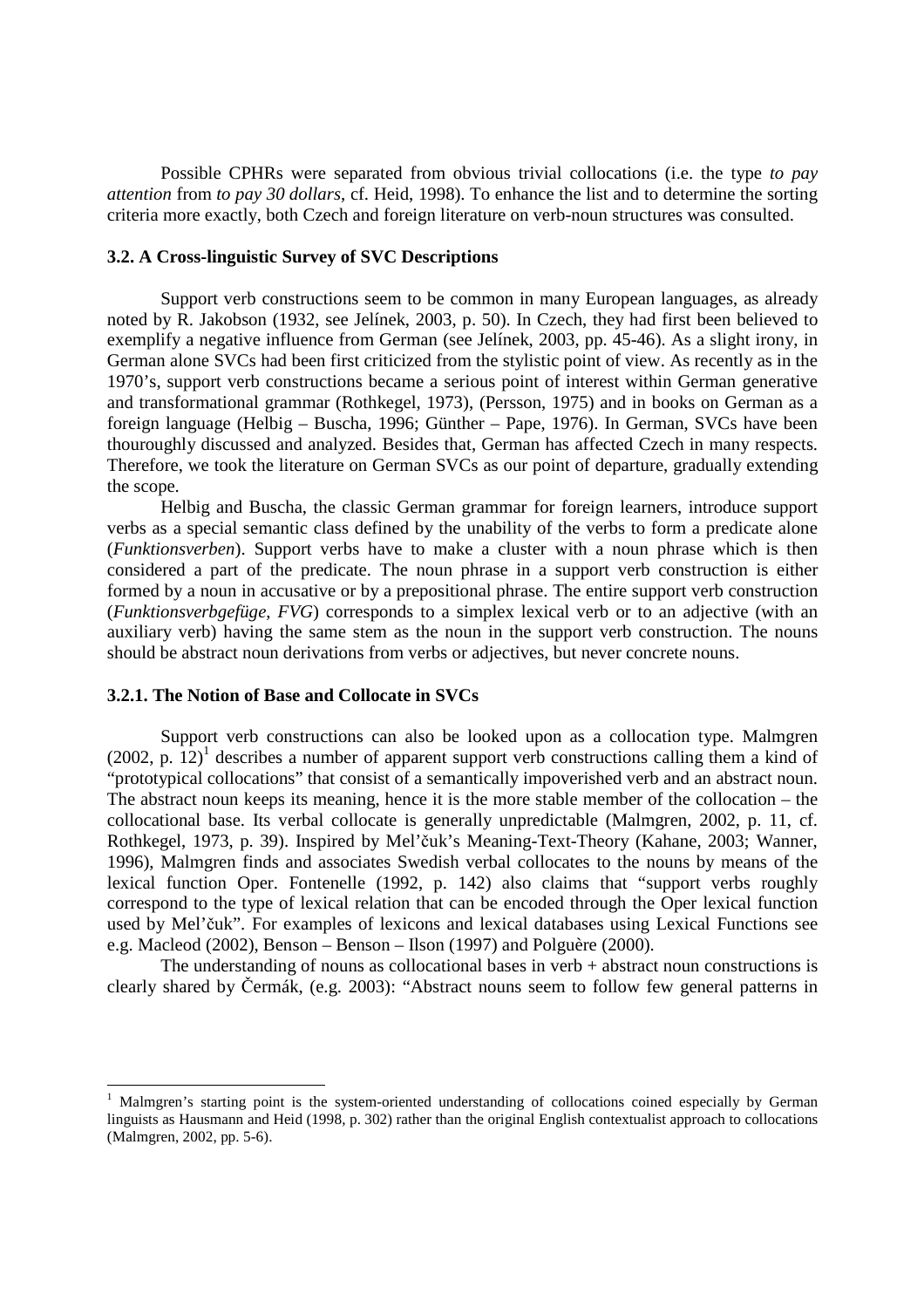their behaviour, which seem to be more structured, allowing for much less freedom than concrete nouns. The patterns the abstract nouns enter are determined by their function and meaning".<sup>2</sup>

 While Helbig and Buscha were struggling to identify a distinct class of "Funktionsverben", and Baron and Herslund (1998), Rothkegel (1973) and Persson (1975, 1992) were trying to define support verb constructions by the semantic relation between the noun phrase and the verb, Fontenelle, Malmgren and Čermák have focused on the noun, in perfect accordance with the pregnantly formulated observation of Hanks (2001): "[...] it seems almost as if all the other parts of speech (verbs and function words) are little more than repetitive glue holding the names in place".

 Even in the cross-linguistic perspective it is usually the noun that is the common denominator for the equivalent support verb constructions: "The verb [...], which is though often the only one that is correct and idiomatic, can seem totally arbitrary. In another language there could - mutatis mutandis - often occur totally different verbs which would work as place holders; that is why prototypical collocations often cause translation problems" (Malmgren, 2002, p. 11).<sup>3</sup> Malmgren further notes that "sometimes, but far from always, one can anticipate a sort of metaphorics" in the choice of the verb. Eventual metaphors can be traced back and explained ex post, but they definitely do not prove predictable within one language, let alone crosslinguistically.

## **3.2.2. Productivity vs. Lexicalization in SVCs**

 Whereas traditional views emphasize that it is mostly the lexicalized units that tend to show specific syntax behaviour, and therefore support verb constructions are to be considered as more or less lexicalized phrases, Ekberg (1989) and Dura (1997), as well as Persson (1992), concentrate on the apparent productivity of SVCs and the regular production patterns they form. Ekberg notes that many lexicalized phrases "have an almost completely or at least partly predictable meaning and new ones can be formed according to productive rules within the grammar" (Ekberg,1989, p. 32), while Dura goes even further adding that "even the new-formed phrases show the same syntactic restrictions as the lexicalized ones" and interpreting this phenomenon as an evidence that "these restrictions rather indicate that something is meant as a lexicalization than that they would be result of lexicalization" (Dura, 1997, pp. 1-3). She considers articleless verb-noun combinations to be an evidence that there is "a kind of word combination that is not controlled by the regular syntax but aims at lexical composition" and that it is thus "possible to form new phrases which can act as lexical units. The ordinary syntax is oriented at combining lexical units with obligatory grammatical categories, but there even seems to be another syntax, a syntax which allows language users to build larger conceptual units without involving the grammatical categories".

## **3.2.3. Communicational Benefits of SVCs**

 While the first observations of support verb constructions were rather condemning, Helbig and Buscha name many communicational advantages of support verb constructions, giving thereby an explanation of the extreme productivity of these constructions in the modern language.

<sup>&</sup>lt;sup>2</sup> Though Čermák explicitly avoids the term "collocation", using the expression "stable combinations" instead, among which "some are undoubtedly more frequent than others".

<sup>&</sup>lt;sup>3</sup> The quotations of Malmgren, Ekberg and Dura were translated from Swedish by S.C.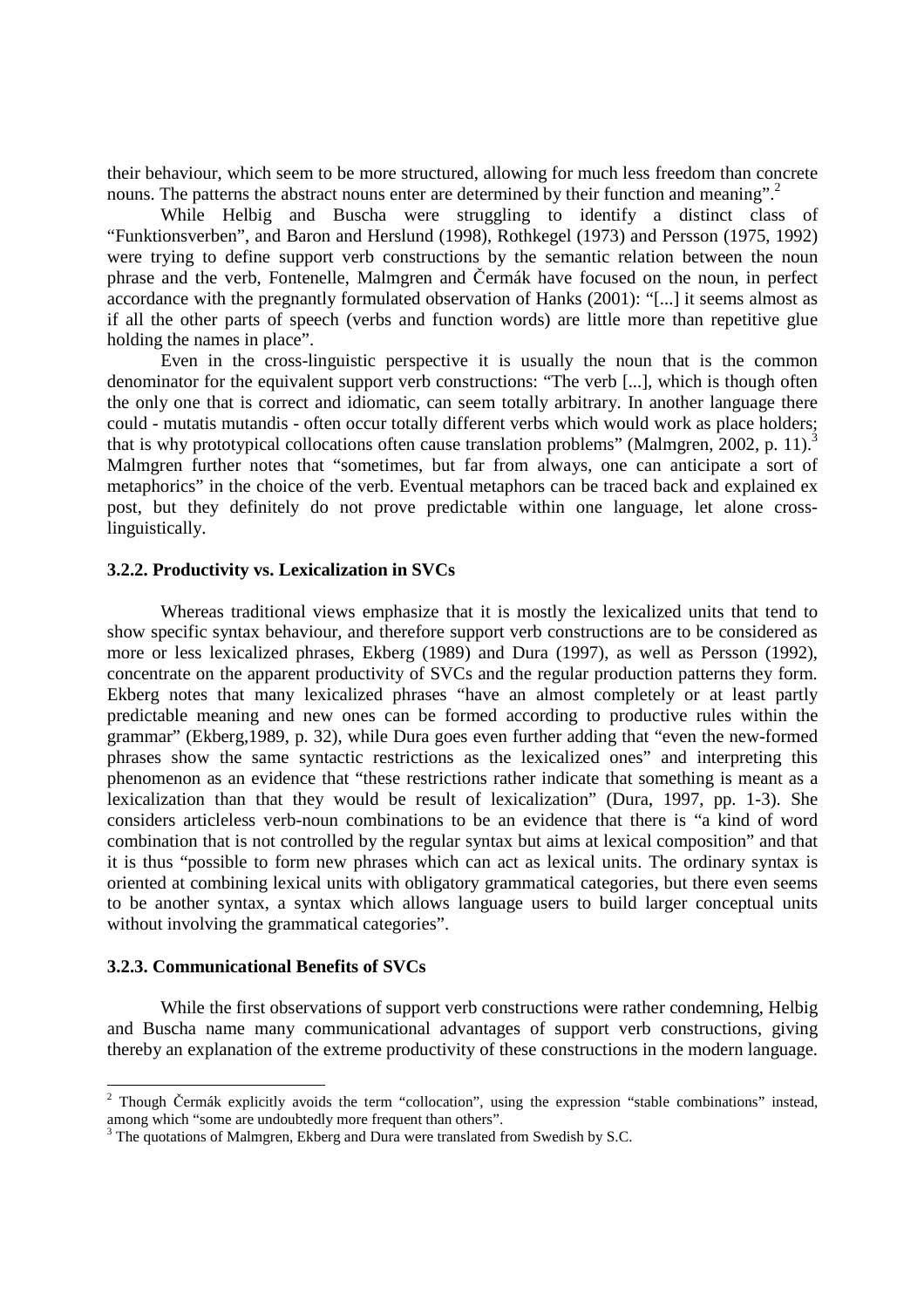A significant feature of support verb constructions is i.a. their ability to indicate (or specify) the event structure (*Aktionsart*), (Helbig – Buscha, 1996, p. 78 and pp. 103-105). For more about event structure modifications see especially (Baron – Herslund, 1998 and Persson, 1975, 1992). Support verb constructions also help to fill in certain gaps in the vocabulary when no matching simplex verb exists. They enable more general statements by means of an intransitive phrase matching a transitive simplex verb, they unify the argument structure in larger syntagms and they also make up an additional unergative form. Not fully lexicalized support verb constructions also allow for the insertion of multiple adjectival attributes and for compound noun formation, which makes them a good alternative in contexts where a simplex verb would be modified by too many adverbials. Jelínek (Jelínek, 2003, pp. 46, 48) emphasizes mainly the importance of SVCs in textual coreference as well as in TFA.

Last but not least, Vlková (1990) studies the functional-stylistic aspects of SVCs.

## **3.3. Modification of the CPHR-Candidate List - Resulting Criteria for CPHRs**

 As the above-mentioned literature on SVCs revealed, no universal criterion has been found yet to draw a line between CPHRs and non-CPHRs. The constraints concerning the surface structure of a SVC are obviously language-dependent and besides that, they also result in scalar classifications. We agree with Persson (1992, pp. 156-157) that:

1) It is the semantic relation between the verb and the noun that makes a SVC, rather than the surface structure of the verb-noun group (see also Schroten, 2002, p. 93, and Boje, 1995, pp. 53, 145).

2) This relation could be looked upon as a kind of word formation rather than a syntactic process (see also Dura, 1997).

3) There are several types of the semantic relation between the verb and the noun, which would result in different definitions for each type of SVC.

 In order not to slow down the annotation, we agreed upon a few relatively simple criteria to mark a noun as a CPHR, from which not all have to be met simultaneously. Basically, we allow for "typical" and "less typical" CPHRs. The features of CPHRs are as follows:

(i) Semantic features of the verbal and the nominal SVC component (cf. Section 4.);

A support verb and a noun component make up a semantic unit, thus it is usually possible to find an adequate synonymic synthetic predicate (or a copula + adjective predicate). For discussion on the effects of the choice between a synthetic predicate and a SVC on coreference relations see Sections 5.3.1. and 5.4.;

(ii) Valency features of the verbal and the nominal SVC component (cf. Section 5.).

 The absolute cooccurrence frequency was not considered as a criterion (cf. Malmgren, 2002, p. 14). Some kind of relative frequency information (mutual information score, loglikelihood ratio) could have been of some relevance but it was not regarded during the annotation.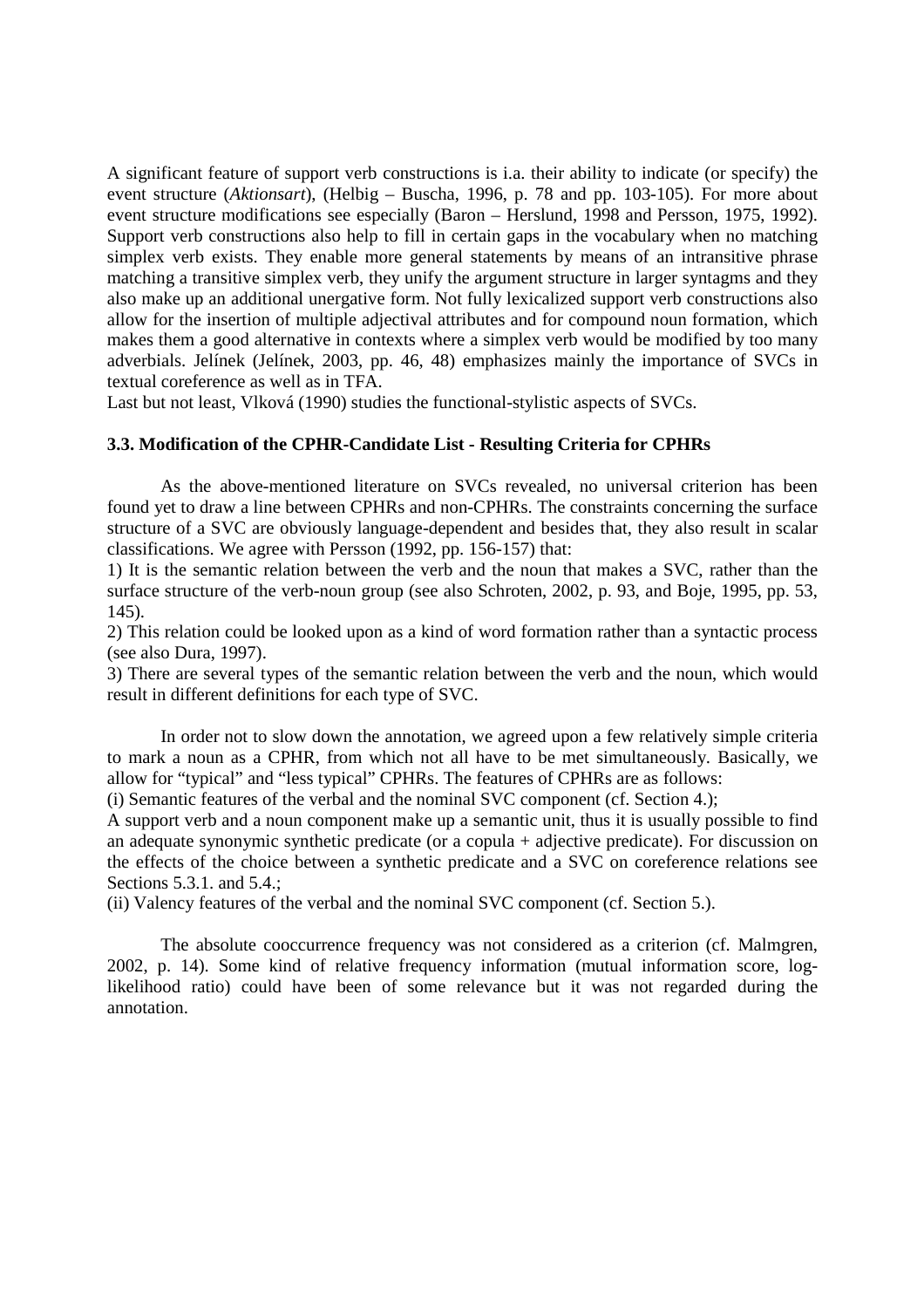# **4. Semantic Aspects of SVCs<sup>4</sup>**

# **4.1. Support verbs (verbal SVC components) in PDT 4.1.1. Semantic Bleaching – Quasimodals and Quasicopulas**

 As already stated by many authors (e.g. Helbig – Buscha, 1996), support verbs are in fact lexical verbs that have to a large extent lost their lexical meaning, mainly providing the nouns with the morphological categories of verbs (which is the feature that makes them resemble a verb class, cf. Helbig – Buscha, 1996: *Funktionsverben,* and Jelínek, 2003: *operational verbs* (*opera*č*ní slovesa*, p. 40)). Many students of this topic have observed that verbs, when occurring in a SVC, start to carry more abstract semantic features. Rothkegel (Rothkegel, 1973, p. 51) considers the semantic bleaching<sup>5</sup> of the verb the antipode of verbal polysemy. She shows that the meaning of a given lexical verb in SVCs neither matches any of its meanings outside SVCs, nor does it create new meanings when associated to the respective noun phrases. This, however, rather implies that the lexical verb acquires an additional, a more abstract, meaning that is reserved for the verb's occurrence in SVCs, instead of just being deprived of a part of its original meaning. This observation indicates an ongoing grammaticalization process called *contextinduced reinterpretation* (Heine – Claudi – Hünnemeyer, 2001, p. 99) instead of speaking of mere semantic bleaching

 In PDT, SVCs which lack adequate synonymous synthetic predicates are often regarded as the so called quasimodal verbs. As a rule this concerns SVCs with '*to have'*: *mít právo = moci*  (lit. *'to have right' = 'can'*), *mít povinnost = muset* (lit. *'to have duty' = 'to have to'*), *mít pot*ř*ebu = chtít'* (lit. *'to have need' = 'to want'*). Verbs of intention provide the same quality: *mít plán, mít tendenci = chtít* (lit. '*to have plan, tendency' = 'to want'*). A current-result copula feature<sup>6</sup> can often accompany the modality feature. If the *mít*-SVCs are regarded as duratives, the SVCs displayed below can be regarded as inchoatives and terminatives. (More about event structure modifications see especially Baron – Herslund, 1998; Persson, 1975, 1992, and Čermák, 1998). What is important is the fact, that the support verbs often acquire quasicopula features which were not present in their original meaning as lexical verbs. Due to the additional modification in the event structure, there does not have to be any exactly matching synthetic predicate.

#### **Inchoative SVCs** (i.e. *za*č*ít mít, za*č*ít chovat*, lit. *'to start having'*):

*dát se do práce* (lit. *'to give oneself into work'*, i.e. *'start working'*), *dostat nápad* (lit. *'to get idea'*), *dostat se do styku* (*'to get in touch'*), *najít odvahu* (*'to pluck up the courage'*), *naskýtá se možnost ud*ě*lat* (lit. *'a possibility offers\_reflexive3thSing to do'*, i.e. *'There's a possibility of doing'*), *otevírat možnost* (lit. *'to open a possibilitity'*, i.e. *'to give a possibility'*), *pocítit pot*ř*ebu* (i.e. *'to get a need'*), *pojmout podez*ř*ení* (*'to get a suspicion'*), *p*ř*istoupit k ud*ě*lení cen* (lit. *'to step to granting the awards'*, i.e. *'approach granting the awards'*)*, pustit se do práce* (*'set on working'*), *sbírat odvahu* (*'summon up the courage'*), *vzbudit touhu* (*'arouse desire'*), *n*ě*komu vzniká povinnost ud*ě*lat* (lit. *'an obligation arises to sb'*, i.e. *'sb gets under obligation to do sth'*).

 4 Semantic classification of both the verbal and the noun component in Czech SVCs is described by Macháčková (1983, pp. 146-165).

<sup>5</sup> She quotes another authors' terms, such as "das Verblassen der Merkmale bei den Verben", "Bedeutungsentleerung", "depletion of the designatum".

<sup>6</sup> In Czech: *fázová slovesa*, such as *za*č*ít, p*ř*estat, z*ů*stat, stát se n*ě*jakým*.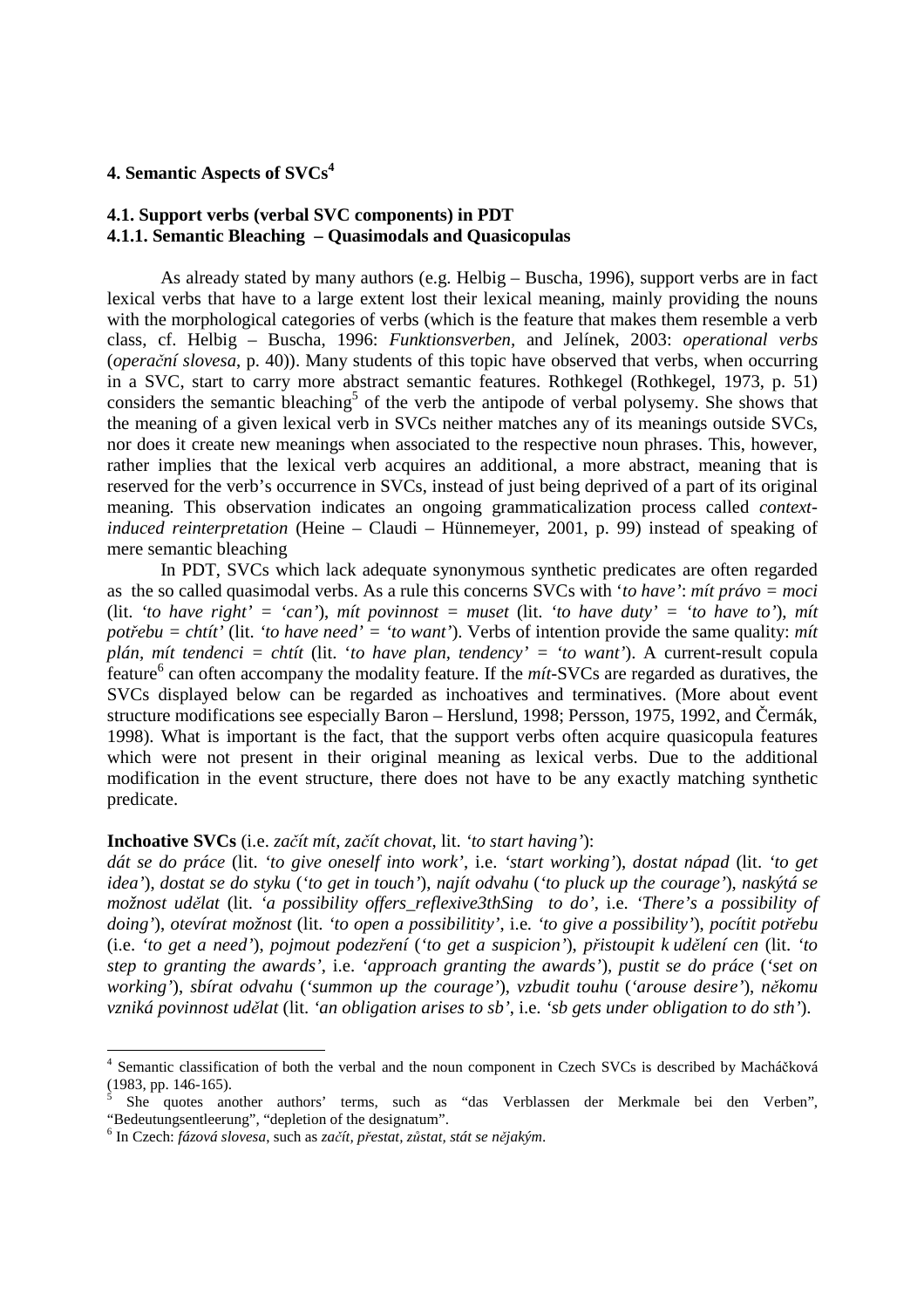#### **Terminative SVCs** (i.e. *p*ř*estat mít*, lit. *'to stop having'*):

*nenáležet* (*nenáleží mu už právo*, lit. '*doesn't belong him the right to do sth any more',* i.e. *'he doesn't have the right any more'*), *nep*ř*íslušet* (*nep*ř*ísluší mu už oprávn*ě*ní d*ě*lat -* lit. *'doesn't belong him the authorization to do sth any more'*, i.e. *'he has lost the authorization for sth'*), *pozbýt odvahu* (*'to lose courage'*)*, p*ř*ijít o možnost* (*'to forfeit the chance'*), (*n*ě*komu*) *zaniká povinnost ud*ě*lat* (lit. *'sb\_DatSing expires the obligation to do sth',* i.e. *'sb is no longer under an obligation to do sth'*), *ztratit možnost* (*'to lose the possibility'*)*, ztratit chu*ť (lit. *'to lose the desire',* i.e. *'not feel like doing sth any more'*))*.* 

#### **4.1.2. Verbs with a CPHR-Frame Only**

 In some approaches (cf. Feil, 1995), a difference is being made between usual lexical verbs occurring in SVCs and semantically empty lexical verbs that can occur in support verb constructions only, such as *lave*, *foretage* and *gøre* (Danish, approx. '*to make'*, '*to (under)take'* and '*to do'*). PDT has no problems with verbs that lack an "unmarked" frame, e.g. a PAT-frame, but only occur in a CPHR-frame, such as Czech *podniknout 'undertake'*.

#### **4.2. SVC Noun Component in PDT**

 The noun phrase is generally considered the bearer of the semantic weight of the entire construction. The nouns are limited to abstracts, often deverbal nouns: *rozhodnutí 'decision', otázka 'question'*, but also non-deverbal ones (especially adjectival derivations, such as *možnost 'possibility', povinnost 'responsibility', schopnost 'ability', zodpov*ě*dnost 'incumbency',* and also some other types, such as *právo 'right', šance 'chance', p*ř*íležitost 'opportunity'* (see also Macháčková, 1983, p. 128).

 Noun components that share a support verb are often semantically related, e.g.: - affections: *d*ů*v*ě*ra 'trust', n*ě*ha 'tenderness', soucit 'compassion', soustrast 'commiseration',* 

*touha 'desire'*; professions: *funkce 'appointment', povolání 'occupation', praxe 'practise', profese 'profession', živnost 'enterprise'* (cf. also the cross-linguistic study by Schroten, 2002);

- synonymic groups (often a Czech word matching a loanword): *kontakt 'contact', spojení 'connection', styk 'touch', vztah 'relation'; dohoda 'agreement', smlouva, kontrakt 'contract'; pokyn 'instruction', p*ř*íkaz 'command', rozkaz 'order'; souhlas 'consent', svolení 'approval'; pokuta 'fine', sankce 'sanction', trest 'penalty'; iluze 'illusion', zdání 'impression'*;

- (rarely) antonymic groups: *milost* vs. *trest* (*'mercy'* vs*. 'punishment'*); *souhlas* vs. *zákaz*  (*'permission'* vs*. 'ban'*);

- one noun component can be associated to several support verbs that form aspect and event pairs, sometimes even synonymical groups: *dostat – mít – ztratit chu*ť (lit*. to get – to have – to lose desire,* i.e*. to start feeling like – feel like – stop feeling like doinhg sth*).

 When annotating the data, PDT annotators have to distinguish between abstract and concrete readings of nouns in context. Thus, the noun *nabídka 'offer'* in a clause like *V pond*ě*lí dostal nabídku*, lit. *'on Monday (he) got offer'*, will be either assigned a CPHR or a PAT: *V pond*ě*lí dostal nabídku*.CPHR = *v pond*ě*lí mu bylo n*ě*co nabídnuto* (lit. *'on Monday (he) was offered sth'*) vs. *V pond*ě*lí dostal nabídku*.PAT = *v pond*ě*lí obdržel dokument s nabídkou* (lit. *'on Monday (he) received document with offer'*).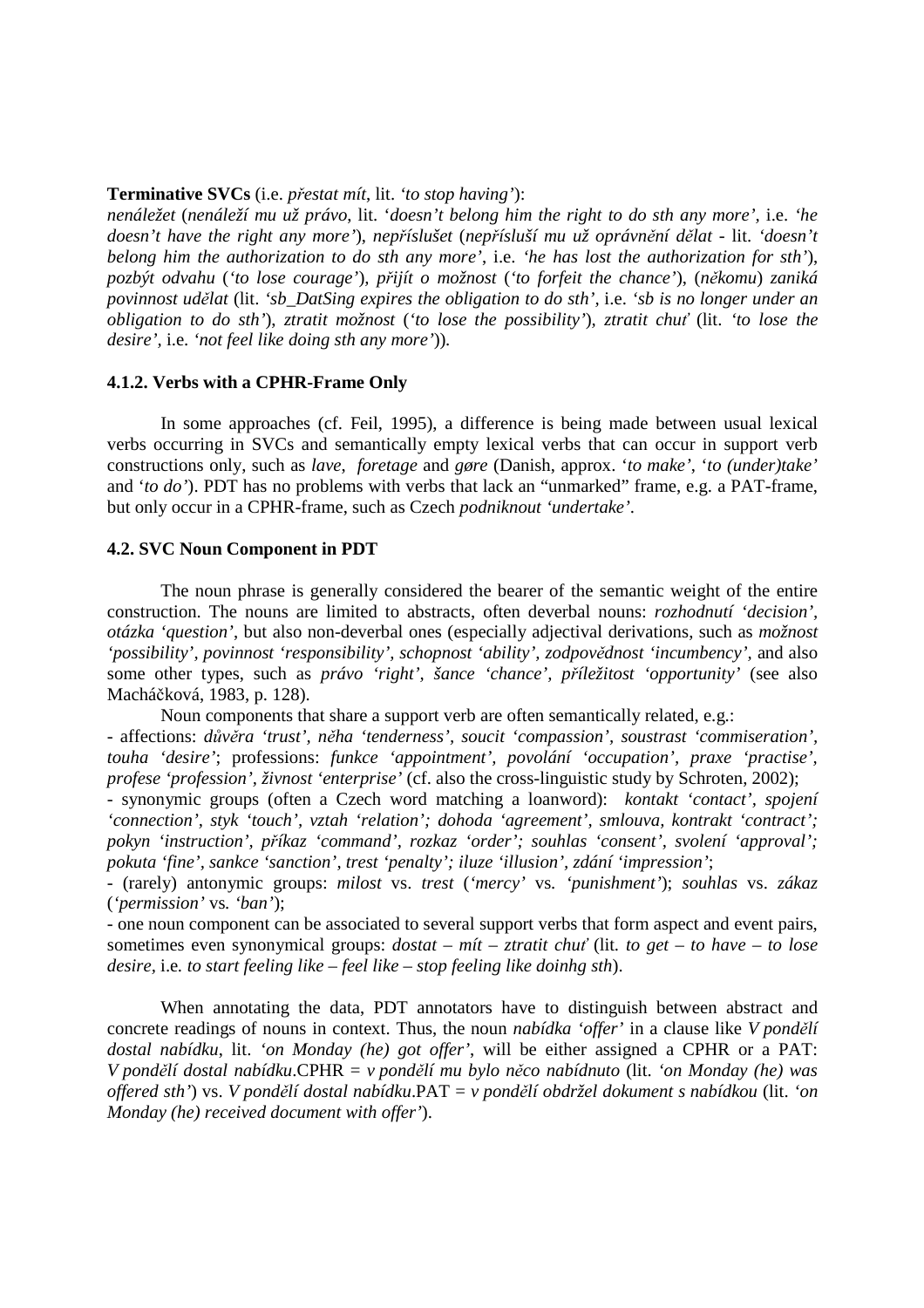## **5. Valency Aspects of SVCs**

 $\overline{a}$ 

Baron and Herslund (Baron – Herslund, 1998, p. 106-111) analyse the nominal structure of support verb constructions having a simplex verb match. In the traditional view, the argument structure of noun phrases is derived from the argument structure of the matching simplex verb. There are also opposite views saying that support verb constructions inherit the argument structure of the given noun (e.g. Pedersen, 1990, p. 210).

 Czech authors suppose that both components of SVC, the verbal component and the noun one respectively, have their own valency properties (cf. esp. Macháčková, 1983, but partially also Čermák, 1974, and Jelínek, 2003). In PDT, we treat the phenomenon of valency within SVCs in the same way: the verbal component as well as the noun one have their own entry in the valency dictionary (in the so-called PDT-vallex, cf. Urešová, this volume, and Hajič et al., 2003). Also annotators of PDT have to decide if the respective complementation which has occurred in a sentence should be attached to the verb or to the noun.

 Typical, transitional, but also some special (problematic) issues of the phenomenon of valency within SVCs are discussed in the sections that follow.

#### **5.1. Valency of the verbal component in SVCs**

 As mentioned above, in PDT, especially two aspects were taken into account during the selection of constructions possibly treated as SVCs: (i) capturing coreferential relations in valency frames of both components of SVCs, especially those concerning grammatical coreference (as in SCVs where the whole construction corresponds to the simplex verb representing the so-called verb of control), and (ii) SVCs in which the noun component has its original valency complementation causing, in some varieties of the word order, so-called nonprojective constructions (cf. Hajičová et al., 2004, and Lopatková, 2003). Thus, the present list of SVCs in PDT (i.e. CPHR-Candidate List, see above, extended by some other verbs) is considerably limited by the two above-mentioned aspects. The fact that the list is not a complete register of SVCs is clearly documented by Macháčková (1983) and Čermák (1974) who present not only richer material of abstract nouns but also a larger list of support verbs. While Čermák states that he found more than 430 verbs having the ability to function as support verbs (when the meaning does not change he regards the aspectual counterparts as the only verb, cf. Čermák, 1974, p. 299), the list of support verbs in PDT contains only about 150 items, including the aspectual counterparts of the particular verbs. Neither the following overview of types of valency of a verbal component in SVCs is exhaustive (for the more detailed description see Macháčková, 1983, p. 137ff.).

The following forms<sup>7</sup> of the noun component labelled by the functor CPHR were found in PDT:

- prepositionless accusative (these constructions represent the overwhelming majority of SVSc, e.g. *u*č*init rozhodnutí*, lit. *'to make decision'*);

<sup>7</sup> Macháčková mentions two more forms: prepositionless genitive, e.g. *dosáhnout úsp*ě*chu*, lit. *'to reach of-success'*, i.e. *'to achieve success'*, and prepositionless dative, e.g. *propadnout zoufalství*, lit. *'to succumb to-despair'* (cf. Macháčková, 1983, p. 139).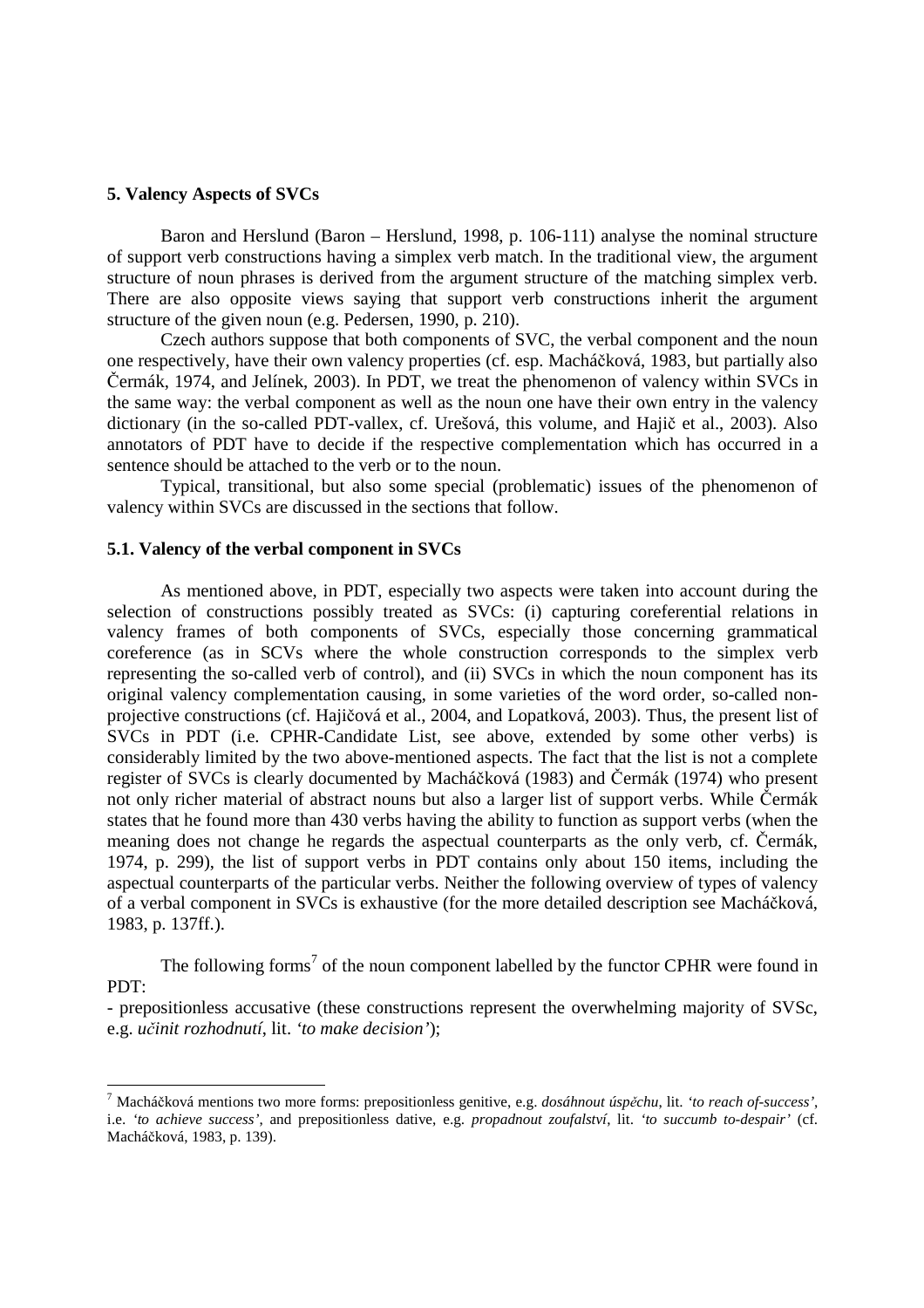- nominative (e.g. *zmocnilo se ho roz*č*ilení*, lit. *'overcame him rage'*, i.e. *'he was overcome with rage'*);

- prepositionless instrumental (e.g. *ho*ř*et nenávistí*, lit. *'to burn with hatred'*);

- prepositional phrases (e.g. *p*ř*istoupit k hlasování*, lit. *'to go up to voting'*, i.e. *'to proceed to voting'*).

All studies dealing with the phenomenon of SVSc as well as data provided by PDT confirm the fact that the prepositionless accusative is the most frequent form of the noun component in SVCs. In accordance with this observation we will concentrate only on this type of SVCs in following sections, calling them "SVCs with CPHR(4)".

#### **5.1.1. Forms and semantic functions of the third complementation in SVCs with CPHR(4)**

 When describing Czech SVCs with three complementations, Macháčková (1983, p. 139) considers the following distribution of semantic functions within SVCs: "There is mostly agent in the subject position (resp. stimulus), the second valency position is occupied by an abstract noun, the third position is occupied by addressee, recipient, sometimes also source, stimulus, aim of the event (action) / state."<sup>8</sup>. This description is general, it does not concern only SVCs with CPHR(4) but also SVCs containing forms mentioned above, therefore it does not provide forms of the possible valency slots, but rather their semantic functions.

In PDT, the third complementation in SVCs with CPHR(4) is expressed especially by the following forms:

- prepositionless dative (e.g. *dát komu p*ř*íkaz*, lit. *'to give to-sb order'*);

- prepositional phrases:

 $\overline{a}$ 

- *od*+2 '*from*+2' (e.g. *dostat od koho p*ř*íkaz*, lit. *'to get from sb order'*);

 - *z*+2 '*from*+2' (e.g. *nabýt z n*ěč*eho p*ř*esv*ě*d*č*ení*, lit. *'to gain conviction from sth'*, i.e. *'to come to believe that'*);

- *na*+4 '*on*+4' (e.g. *klást nároky na n*ě*koho*, lit. *'to put demands on sb'*);

 - *v*+6 '*in*+6' or *u*+2 '*at*+2' (e.g. *budit obdiv v kom / u koho*, lit. *'to raise admiration in sb / at sb'*).

You can see that the forms extracted from PDT, at least as far as the SVCs with CPHR(4) are taken into account, are in agreement with Macháčková's description of semantic functions of valency slots within SCVs containing three complementations:

 The valency slot expressed by prepositionless dative corresponds to the position of addressee or recipient (in PDT, it is mostly labelled by the functor  $\widehat{ADDR}$  (Addressee))<sup>9</sup>. The prepositional phrase  $od+2$  '*from*+2' expresses usually source, the prepositional phrase  $z+2$ '*from*+2' is near to stimulus (in PDT, they are mostly labelled by the functor ORIG (Origin)). Support verbs having the third valency slot in the form of dative and support verbs with the prepositional phrase *od*+2 '*from*+2' represent SVCs which allow for changes in voice. While SVCs with the valency slot in dative render constructions in active voice (*dát komu p*ř*íkaz*, lit. *'to give to-sb order'*), SVCs with the valency complementation expressed by the prepositional phrase *od*+2 '*from*+2' can be regarded as constructions in passive voice (e.g. *dostat od koho* 

<sup>&</sup>lt;sup>8</sup> All quotations of Macháčková were translated from Czech by V.K.

<sup>&</sup>lt;sup>9</sup> For the cases of so-called shifting of participants see Panevová (1980), but also Urešová (this volume).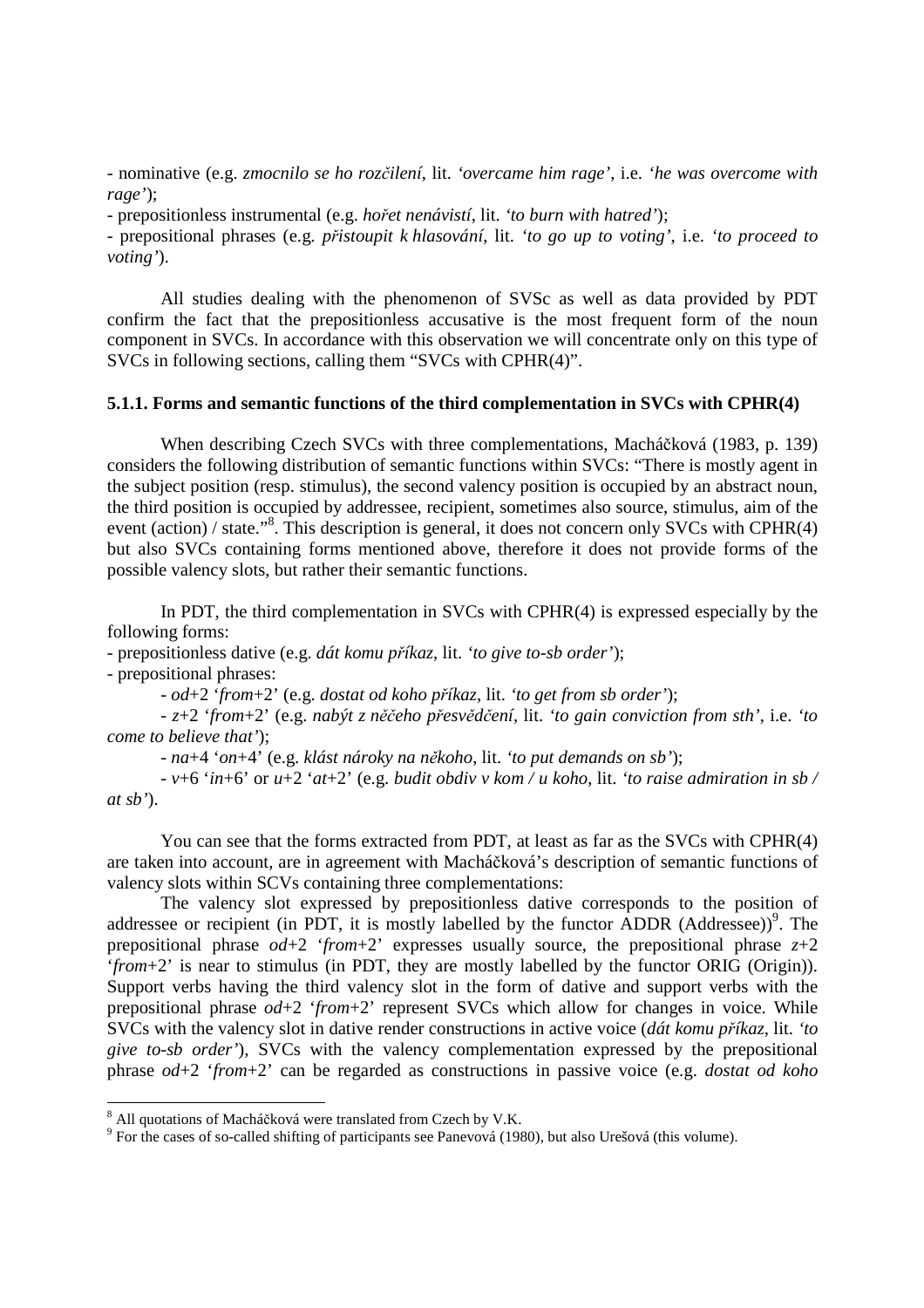*p*ř*íkaz*, i.e. *bylo mu p*ř*ikázáno*, lit. *'to get from sb order'*, i.e. *'to be given an order (by sb)'*). Such understanding of the relation between the two mentioned types of SVCs is shared also by Macháčková (1983, pp. 155-157). Various examples of SVCs allowing for changes in voice are given in Section 5.4.

 The prepositional phrase *na*+4 '*on*+4' obviously serves for several semantic functions. It is common with support verbs that have, when used in a primary (i.e. non-figurative) sense, obligatory free modification with the meaning of direction (in PDT mostly labelled by the functor DIR3), e.g. *klást n*ě*co n*ě*kam*, lit. *'to put sth somewhere'*. The prepositional phrase *na*+4 '*on*+4' is one of the prototypical forms of the directional modification (e.g. *klást n*ě*co na n*ě*co / n*ě*koho*, lit. *'to put sth on sth / sb'*). When these verbs function as support verbs, it is not possible to express the third valency slot by an adverb, and only the prepositional phrase *na*+4 '*on*+4' remains (cf. *klást nároky na n*ě*koho*, lit. *'to put (make) demands on sb'*). Thus, we assign the prepositional phrase *na*+4 '*on*+4' within these SVCs the functor ADDR (Addressee). But also some other SVCs with the prepositional phrase *na*+4 '*on*+4' exist. Considering the verb *obrátit 'to turn'*, different forms of the third valency slot are possible even when the verb functions as a support verb (i.e. *obrátit pozornost na n*ě*co / k n*ěč*emu / n*ě*kam*, lit. *'to turn attention on sth / to sth / somewhere'*.). In this case we assign the more general functor with the meaning of direction (DIR3) rather than the functor ADDR.

We treat in a similar way also support verbs *budit, vyvolat 'arouse, raise'*, which are in their non-figurative meaning often accompanied by the free modification with the meaning of location. When they are used within the SVCs, the third valency slot can be expressed by several forms (*v*+6 '*in*+6', *u*+2 '*at*+2'), including also an adverb (cf. *budit obdiv v kom / u koho / kde*, lit. *'to raise admiration in sb / at sb / where'*); thus we again decide for a more general functor, in this case for the functor with the meaning of location (LOC).

 SVCs with the third valency complementation rendering the semantic function of "aim of the event (action) / state" have not been found yet in PDT. $^{10}$ 

## **5.1.2. Changes in valency frames of SVCs with CPHR(4) in comparison with the nonfigurative sense of the verbs**

 Valency properties of the verb component within SVCs can be investigated not only as far as semantic functions of particular valency slots are concerned but we can also compare valency frames of SVCs with CPHR(4) with the non-figurative sense of these (support) verbs. Taking into account the latter aspect, the following types of valency can be differentiated:

(a) Valency behaviour of a support verb is the same as in its non-figurative sense (i.e. the support verb has the same number of valency slots and also forms of particular complementations are the same; this type can be illustrated by examples of SVCs quoted in the previous section).

(b) The support verb acquires a new valency slot which is not present in the valency frame of the respective verb in its non-figurative sense (emergence of the new slot can be mostly explained by means of analogy with valency properties of a corresponding simplex verb or another support verb, cf. below).

(c) Sometimes a support verb can even lose a valency slot typical for the respective verb in its non-figurative sense (see below).<sup>11</sup>

 $\overline{a}$ 

<sup>&</sup>lt;sup>10</sup> Moreover, the complementation with the meaning of aim (labelled by the functor AIM) probably would not have been considered to be a member of a valency frame at all.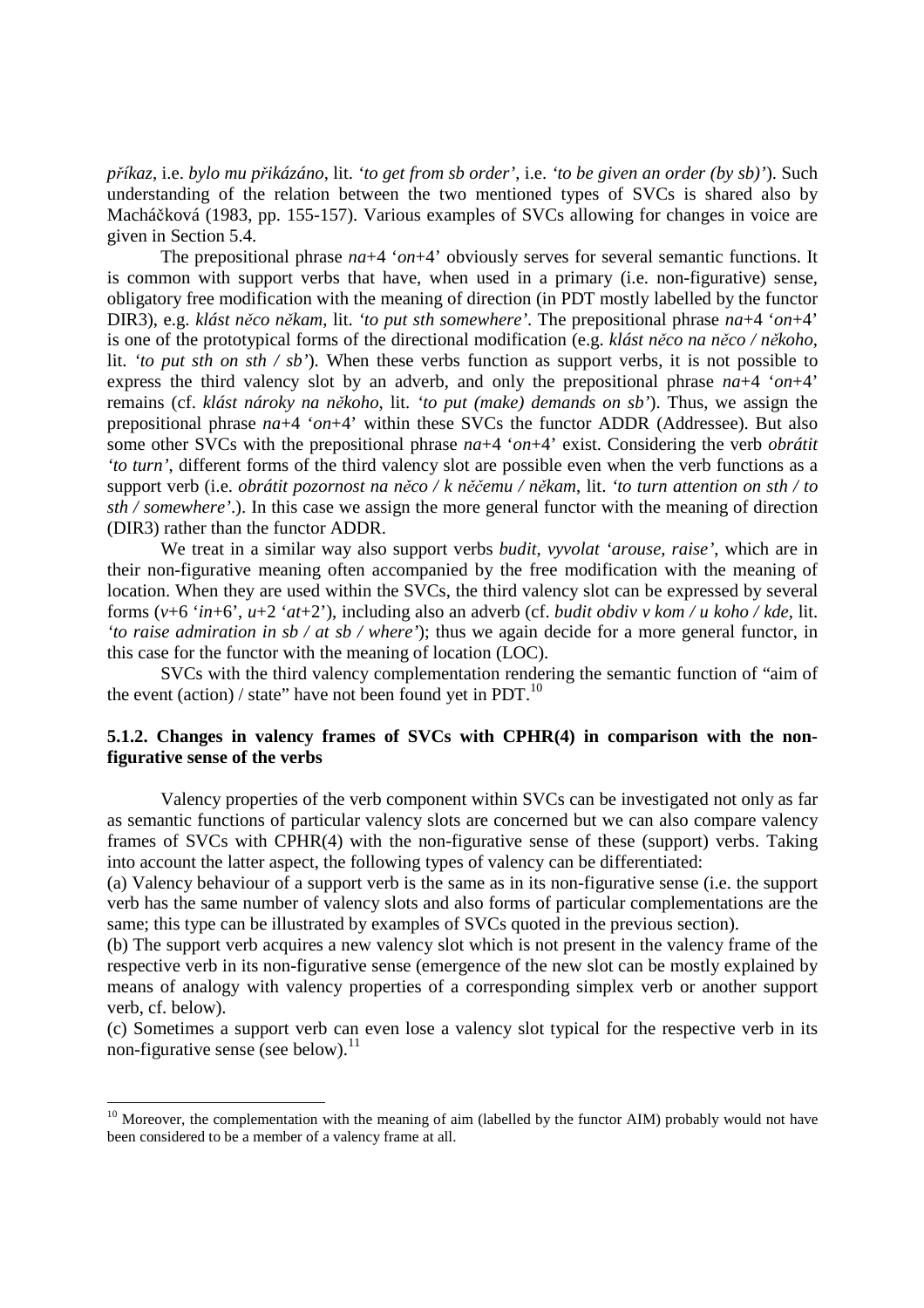*Acquiring of new valency slots by means of analogy*. Some support verbs that have almost lost their lexical meaning can acquire the third valency slot, although there is no reason for such complementation in the valency frame of the respective verb in its non-figurative sense. This concerns especially verbs such as *d*ě*lat, ud*ě*lat,* č*init, u*č*init* (*'to make'*) and also verbs *tvo*ř*it, vytvo*ř*it* (*'to create / form / raise'*)*.* Thus the following SVCs exist: *(u)d*ě*lat / u*č*init na n*ě*koho dojem*, lit. *'to make impression on sb'* (probably by analogy with the corresponding simplex verb *zap*ů*sobit na n*ě*koho*, lit. *'to impress on sb'*), *položit / klást n*ě*komu otázku*, lit. *'to put to-sb question'*, i.e. *'to ask sb a question'* (probably by analogy with another support verb, e.g. *dát n*ě*komu otázku*, lit. *'to give to-sb question',* because the respective valency slot in the valency frame of the source verb of the noun *otázka 'question'* is expressed by genitive, cf. *otázat se koho*, i.e. *'to ask sb'*, so it cannot be an analogy to this simplex verb). We can also explain by means of analogy the third valency slot of the verb *vyjád*ř*it 'to express'* in SVCs such as *vyjád*ř*it n*ě*komu úctu* (it is probably an analogy with the support verb *projevit 'to express / to show',* cf. *projevit n*ě*komu úctu*, lit. *'to express / show to-sb respect'*, because the respective valency slot in the valency frame of the source verb of the noun *úcta 'respect'* is expressed by accusative, cf. *uctívat koho 'to respect sb'* or *'to worship sb'*).

*Losing (of) valency slots*. The reverse process, i.e. losing (of) a valency slot typical for a verb in its non-figurative sense, can also be observed, e.g. *podat výkon*, lit. *'to pass performance'*, i.e. *'to perform'* (the valency slot with the meaning of Addressee is missing here), *dostat chu*ť *d*ě*lat n*ě*co*, lit. *'to get liking to do sth'*, i.e. *'to feel like doing sth'* (the valency slot with the meaning of Origin is missing here).

#### **5.1.3. Recording of SVCs in PDT-vallex**

 It follows from the statements mentioned above that one support verb can have several different valency frames according to the type of SVCs the concrete support verb is involved in. The following valency frames of particular support verbs illustrate the way of recording SVCs in the PDT-vallex (the list of abstract nouns within braces provides the set of nouns found in the data depending on the particular support verb, jointly representing a SVC; realization of forms of valency slots in the PDT-vallex is discussed by Urešová, this volume).

The verb *dostat 'to get'*: ACT(.1) ORIG(*od*+2 '*from*+2') CPHR({rozkaz 'order', úkol 'task',...}.4) ACT(.1) CPHR({chuť 'liking', nápad 'idea',...}.4)

The verb *klást 'to put'*: ACT(.1) ADDR(.3) CPHR({dotaz, otázka 'question',...}.4) ACT(.1) ADDR(*na*+4 '*on*+4') CPHR({nárok 'demand', požadavek 'requirement',...}.4)

The verb *vyjád*ř*it 'to express'*:

 $\overline{a}$ 

ACT(.1) CPHR({přesvědčení 'conviction', údiv 'surprise', spokojenost 'satisfaction',...}.4) ACT(.1) ADDR(.3) CPHR({důvěra 'trust', úcta 'respect', podpora 'support',...}.4)

 $11$  Facts described in points (b) and (c) represent one more reason why such verbs with its valency slots should be considered to be a SVC.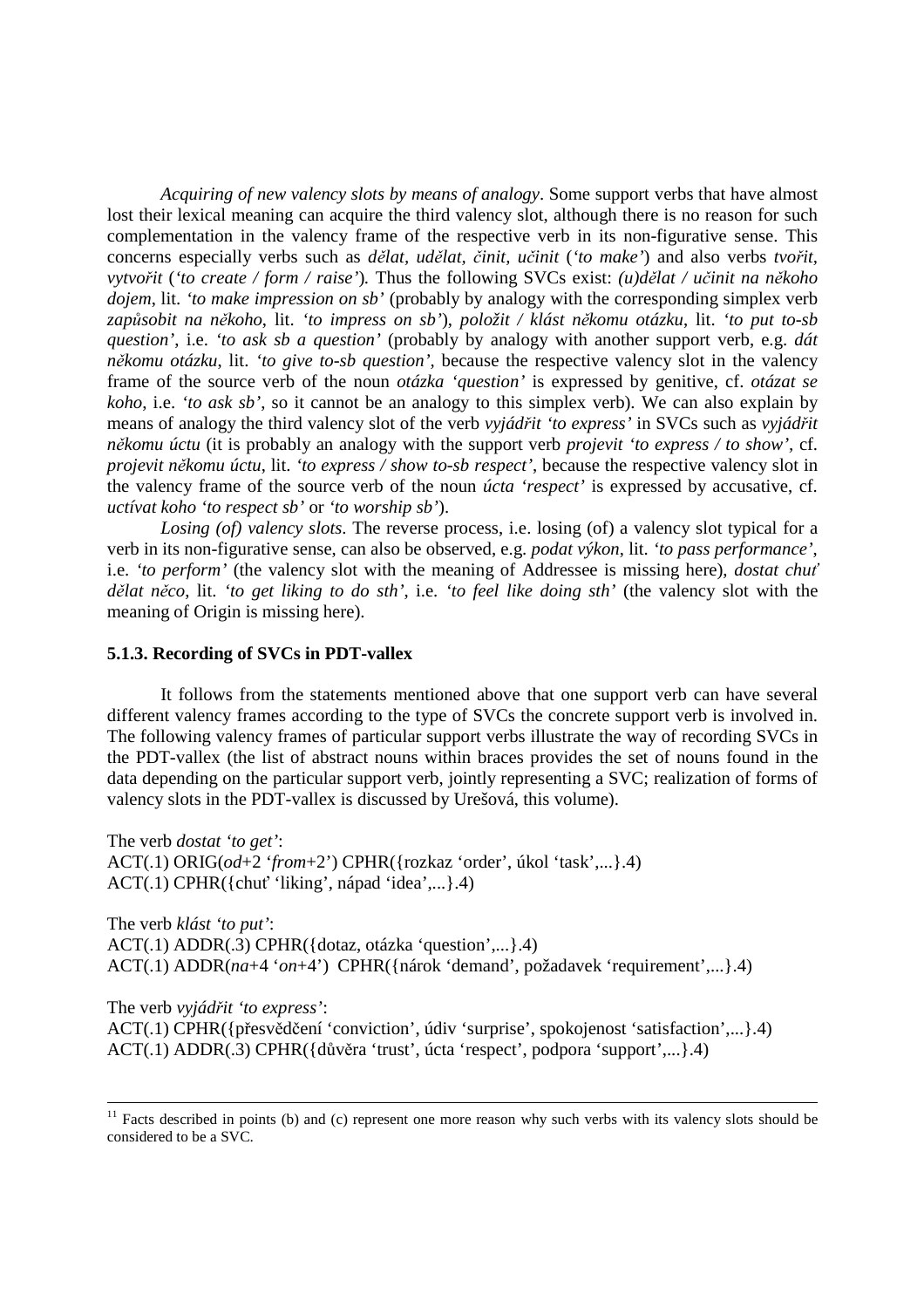The verb *vyvolat 'to cause / rouse / raise'*:

ACT(.1) CPHR({diskuse 'discussion', jednání 'action', potíž 'trouble',...}.4) ACT(.1) CPHR({dojem 'impression', důvěra 'trust', pochybnost 'doubt',...}.4) LOC(*v*+6 '*in*+6'; *u*+2 '*at*+2';\*)

#### **5.2. Competition of the valency relation to the noun and to the support verb**

 The origin of the third valency slot within SVCs formed by verbs that have almost lost their lexical meaning (it concerns again especially verbs such as *d*ě*lat, ud*ě*lat,* č*init, u*č*init 'to make'* and also verbs *tvo*ř*it, vytvo*ř*it 'to create / form / raise'*) can be explained not only as an analogy with the respective simplex verb or with another support verb, but rather as a valency slot of the noun component of the SVC. The competing valency slot is interpreted as a member of the valency frame of the noun component whenever the valency relation to the noun is stronger than the relation to the support verb.

When a "competing" valency slot is expressed by a prepositional phrase, it is relatively clear that a complementation of the noun component of the SVC is concerned (e.g. *mít zájem o n*ě*co*, lit. *'to have interest about sth'*, i.e. *'to be interested in sth'*; for more examples see Section 5.3.1.).

 In case of the third valency slots expressed by prepositionless cases it is more complicated to decide whether the valency slot of the verb or the valency slot of the noun is concerned. A prepositionless genitive is always the valency slot of the noun component (e.g. *d*ě*lat rekonstrukci bytu*, lit. '*to do reconstruction of the flat'*). With a prepositionless instrumental we decide on the basis of the context and the word order, cf. the following examples: while in the construction *ud*ě*lat pohyb rukou*, lit. *'to make motion by-hand'*, i.e. *'to gesture'* we interpret the word *'hand'* as the valency slot of the noun *'motion'*, in the construction *ud*ě*lat tou rukou pohyb*, lit. *'to make by-that hand motion'*, i.e. *'to gesture'* we expound the word *'hand'* as the free modification of the verb *'to make'*, i.e. *'to make by means of hand'*. The clear example with the prepositionless instrumental can be exemplified by the construction *vyjád*ř*it pohrdání n*ěč*ím*, lit. *'to express contempt with-sth'*, i.e. *'to express contempt for sth'* where 'sth' is the valency slot of the noun component. The most disputable examples are represented by SVCs with the third valency slot expressed by prepositionless dative. Nevertheless, considering SVCs formed by nouns derived from verbs with one valency slot expressed by dative, the valency relation to the noun is stronger than that to the support verb in these constructions, so we interpret the respective valency slot expressed by dative as a valency complementation of the noun component, cf. the following examples:

SVC *tvo*ř*it / vytvá*ř*et / stav*ě*t p*ř*ekážku / bariéru n*ěč*emu*, lit. *'to create / to form / to raise obstacle / barrier to-sth'* (it may be an analogy with the valency of the simplex verb *bránit 'to prevent'*, cf. *bránit* č*emu*, lit. *'to prevent to-sth'*, but also the source verb of the noun *p*ř*ekážka 'obstacle'*, i.e. *p*ř*ekážet 'to hinder'*, has the valency slot expressed by dative*,* cf. *p*ř*ekážet komu*, i.e. *'to be in sb's way'*)

(1) *... zdražuje dopravu a vytvá*ř*í p*ř*ekážky mezinárodnímu obchodu* (CNC, reduced) (1') lit. *'(it) increases prices (of traffic) and creates obstacles to-international trade'.*

SVC *d*ě*lat /* č*init návrh / nabídku n*ě*komu*, lit. *'to make suggestion / offer to-sb'* (it may be an analogy with the valency of the support verb *dát 'to give'*, cf. the SVC *dát n*ě*komu návrh*, lit. *'to give to-sb offer'*, but also the source verbs of nouns *návrh / nabídka 'suggestion / offer'* have the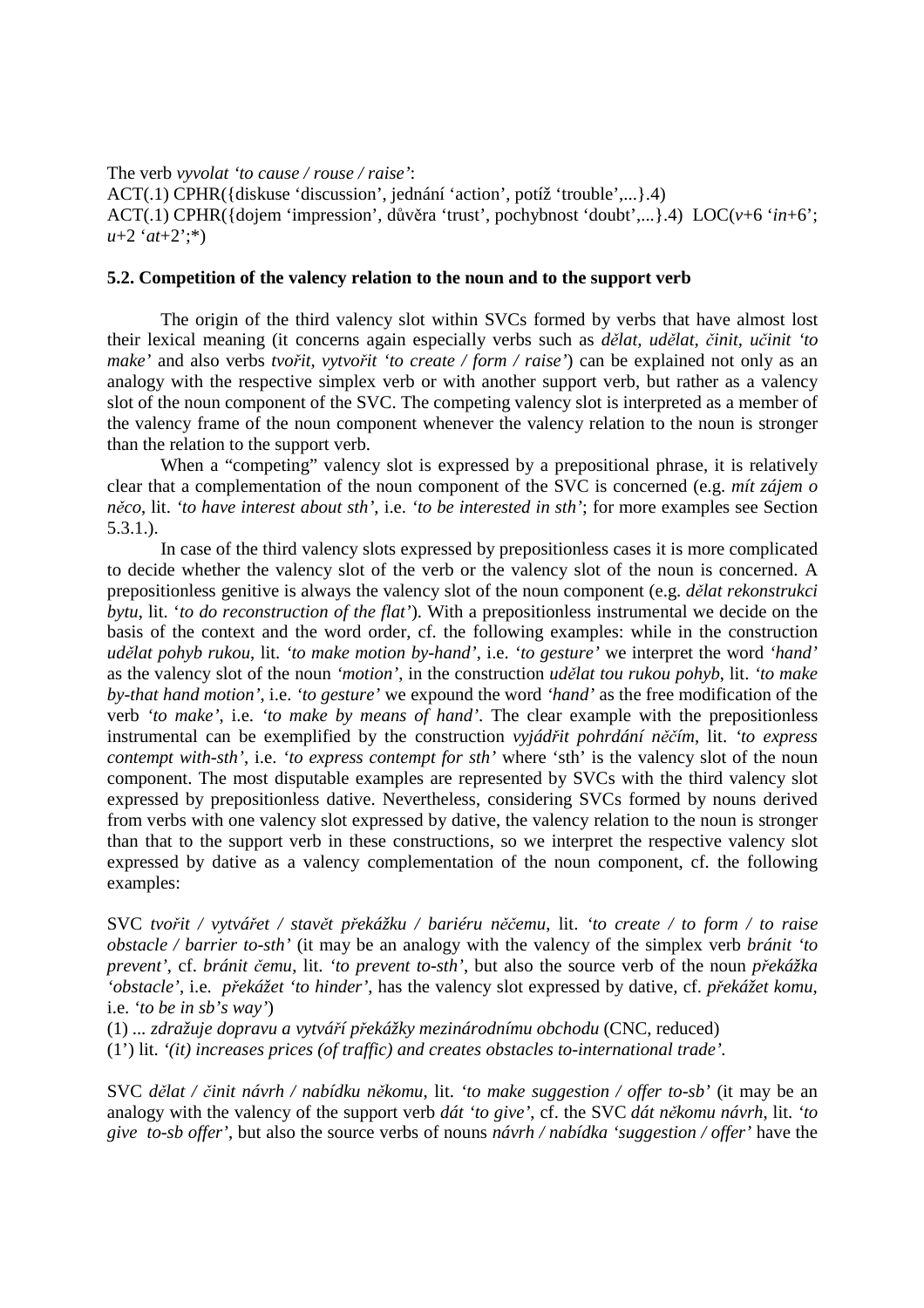valency slot expressed by dative, cf. *navrhnout / nabídnout n*ě*komu n*ě*co*, lit. *'to suggest / to offer to-sb sth)* 

(2) ... č*iní její vyhlašovatel návrh konkrétn*ě *neur*č*eným osobám, aby…* (CNC, reduced)

(2') lit. *'makes her announcer suggestion to-concretely unspecified persons to...'.*

SVC *d*ě*lat /* č*init / u*č*init n*ě*komu ústupky*, lit. *'to make concessions to-sb'* (only the source verb of the noun *ústupek* '*concession'*, i.e. *ustupovat 'to make-way'*, exists, having its own valency slot expressed by dative, cf. *ustupovat n*ě*komu*, lit. *'to make-way to-sb'*, i.e. *'to compromise with sb'*)

(3) *Bylo nutné u*č*init v*ě*tší ústupky lidovc*ů*m* (CNC, reduced)

(3') lit. *'(It) was necessary to make bigger concessions to-members of KDU-*Č*SL'.* 

# **5.3. Valency of the noun component in SVCs**

 In this section, we will concentrate especially on the valency properties of the noun component within SVCs (see Section 5.3.1.). Extending the scope to nominalizations of SVCs, our investigations will concern also the valency behaviour of nouns which "leave" their SVC and occur alone in the text (see esp. Section 5.3.2.). As mentioned above, both deverbal nouns as well as non-deverbal ones can serve as the noun component of SVCs.

## **5.3.1. Original valency complementations of the noun component within SVCs**

 According to the occurrences of SVCs found in PDT, it seems that **deverbal nouns** have their original valency complementations in the vast majority of SVCs (common differences from the valency behaviour of verbs these nouns are derived from are described in Jirsová, 1966, and Novotný, 1980, concerning especially cases when the form of a complementation changes to a prepositional phrase, e.g. *nenávid*ě*t n*ě*koho 'to hate sb'* vs. *nenávist k / v*ůč*i n*ě*komu 'hatred for sb'*).

 A valency complementation of the noun component within SVCs can be expressed by: (i) a prepositionless case, e.g. *provést opravu n*ěč*eho*, lit. *'to make repair of-sth', budit pocit n*ěč*eho*, lit. *'to raise feeling of-sth', vyjád*ř*it pohrdání n*ěč*ím,* lit. *'to express contempt with-sth'*, i.e. *'to express contempt for sth', vydat pokyn n*ě*komu*, lit. *'to issue instruction to-sb', vyhlásit rozkaz n*ě*komu*, lit. *'to pronounce order to-sb', d*ě*lat ústupky n*ě*komu,* lit. *'to make concessions to-sb'*;

(ii) a prepositional phrase, e.g. *mít rozhovor s n*ě*kým*, lit. *'to have conversation with sb', vést debatu o n*ěč*em*, lit. *'to hold discussion about sth', vznést námitku v*ůč*i n*ě*komu*, lit. *'to raise objection to sb', podniknout krok k* č*emu,* lit. *'to take step to sth', vynést soud nad n*ě*kým*, lit. *'to pronounce judgement on sb', vytvá*ř*et tlak na n*ě*koho*, lit. *'to exert pressure on sb', mít obavu o n*ě*koho*, lit. *'to have fear for sb', mít vztah k n*ě*komu*, lit. *'to have relation to sb', projevit souhlas s n*ě*kým*, lit. *'to express agreement with sb', provést útok na n*ě*koho*, lit. *'to make attack on sb', dát se do práce na n*ěč*em*, lit. *'to set to work on sth'*;

(iii) an infinitive or a subordinated clause, e.g. *vydat pokyn + inf.*, lit. *'to issue instruction to+inf.', u*č*init rozhodnutí, že...*, lit. *'to make decision that...'*.

 Also some **non-deverbal nouns** have within SVCs original valency complementations, often acquired from words these nouns are derived from (esp. deverbal adjectives), e.g. *v*ě*rnost n*ě*komu 'faithfulness to-sb', oddanost n*ě*komu 'devotion to-sb', zodpov*ě*dnost za n*ě*co*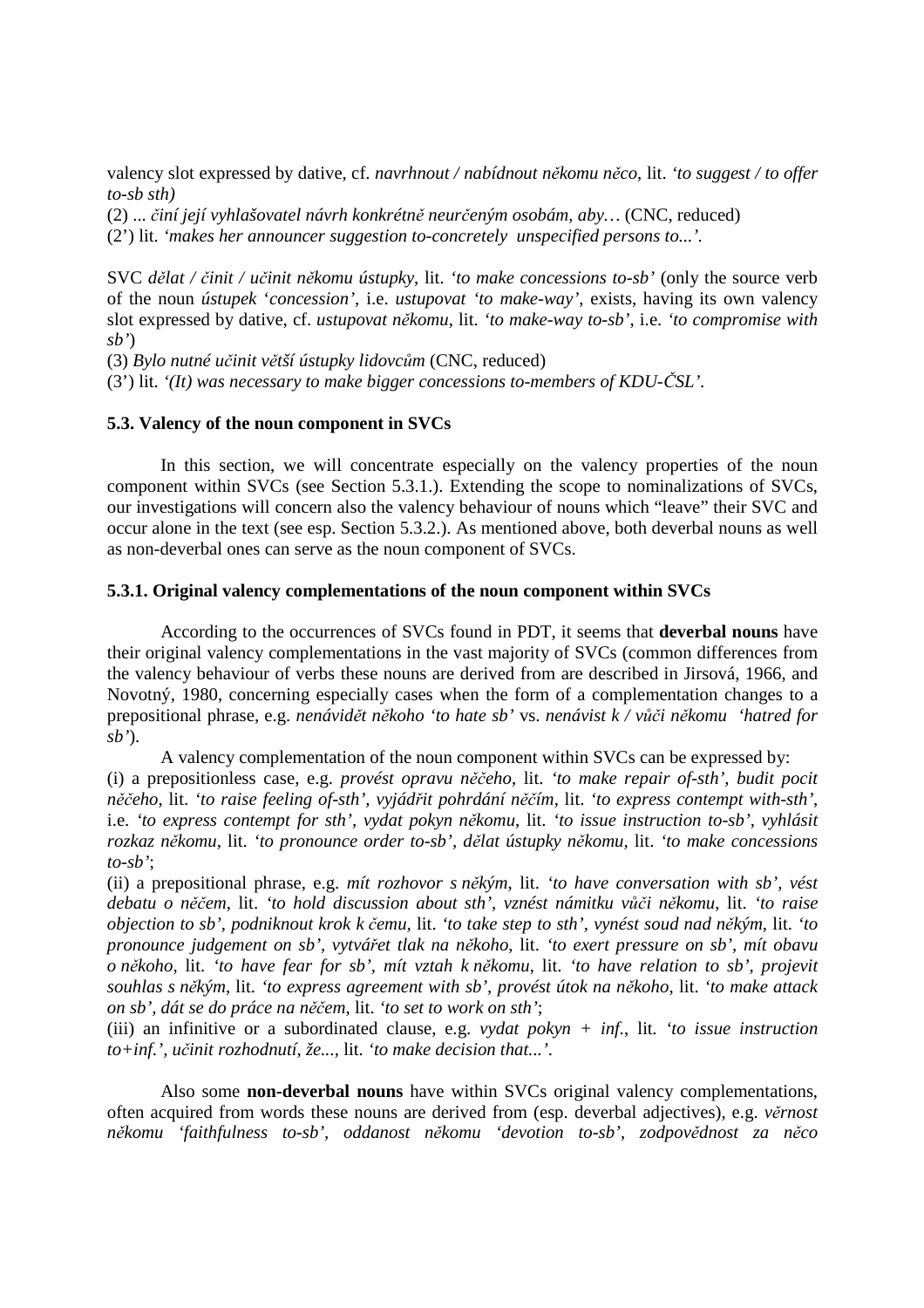*'responsibility for sth', p*ř*ednost p*ř*ed n*ěč*ím 'preference to sth', impuls, možnost, p*ř*íležitost, šance inf. / k* č*emu 'stimulus, possibility, opportunity, chance inf. / to sth'*; *právo inf. / na n*ě*co 'right inf. / to sth'* (for complementations expressed by an infinitive, see below).

 Macháčková (1983, p. 136) observes an interesting influence of valency properties of the verb component on the noun component within SVCs: "When a noun serves as a noun component within a SVC, it can keep the form of its valency complementations (*mít, chovat úctu ke komu 'to have respect to sb'*), or – if the support verb has its own valency complementations – it "conforms" with the support verb. This concerns support verbs with three participants as *dát 'to give', poskytovat 'to provide', vzdát 'to give / render', v*ě*novat 'to devote', projevit 'to show / display', vyslovit 'to express'.* Thus there is *d*ů*v*ě*ra ke komu*, lit. *'confidence to sb'*, i.e. *'confidence in sb'*, but *projevit, vyslovit d*ů*v*ě*ru komu*, lit. *'to express, pronounce confidence tosb'*, similarly there is *pé*č*e o Jana 'care for / of John'*, but *poskytnout pé*č*i Janovi*, lit. *'to provide care to-John'*, i.e. *'to take care of John'* because the verb *poskytnout 'to provide'* has the valency *komu co 'to-whom what'*. So the expression and alignment of participants is determined especially by the support verb; if the verb has no other complementation than an abstract noun (beside its subject; note of the translator), then the realization of other participants is determined by the valency properties of the noun component: *mít zalíbení v kom,* č*em*, lit. *'to have fancy in sb, sth'*.

 Sometimes both possibilities still compete as with verbs *budit, vyvolat 'to arouse, raise'*. In one case the valency behaviour is determined by the noun component, it concerns a congruent and a non-congruent attribute: *budit obdiv všech*, lit. *'to raise admiration of all (people)', budit Jan*ů*v obdiv*, lit. *'to raise John's admiration'*; when an original adverbial of location is concerned, then the valency behaviour is determined by the verb component: *budit v kom (u koho) obdiv*, lit. *'to raise in sb (at sb) admiration'*.".

 Examples of SVCs mentioned above demonstrate, among other things, the fact that in some cases an original valency complementation of the noun component cannot be expressed at all (e.g. *\*Projevil Petrovi d*ů*v*ě*ru k n*ě*mu / k Petrovi*, lit. *'He expressed to-Peter trust to him / to Peter', \*Poskytl Janovi pé*č*i o n*ě*j / o Jana*, lit. *'He provided to-John care of him / of John'*). The question arises whether we have to consider this valency complementation to be present at least at the underlying (so-called tectogrammatical) layer of sentences in PDT, understanding it to be an obligatory complementation of the given noun.<sup>12</sup> To keep consistency of the valency lexicon and data, we decided for the following solution: we restore the node for the original valency complementation of the given noun in the tectogrammatical tree (therefore the valency structure of the noun corresponds to its valency frame stored in the PDT-vallex) but we label the restored node by the special tectogrammatical lemma QCor, i.e. Quasi Control<sup>13</sup>. In the tree, the node with the lemma QCor is connected with the respective valency complementation of the support verb by an arrow representing in a graphic way the referential identity of the two given nodes and therefore the coreferential relation between them.

 $\overline{a}$ 

 $12$  In the cases of deletion in the surface shape of the sentence, nodes are introduced into the tectogrammatical tree to "recover" a deleted word.

<sup>&</sup>lt;sup>13</sup> The name of the tectogrammatical lemma QCor indicates similarity to the subject of an infinitive modifying a verb of control which is labelled by the tectogrammatical lemma Cor. The connection between two mentioned types of deletion consists in impossibility of an overt expression of the deleted node in the surface shape of the sentence, and also both types of deletion represent constructions with grammatical coreference. For more details on capturing coreferential relations in PDT see Kučová – Kolářová – Žabokrtský – Pajas – Čulo (2003), for the treatment of constructions with verbs of control in PDT see Panevová – Řezníčková – Urešová (2002).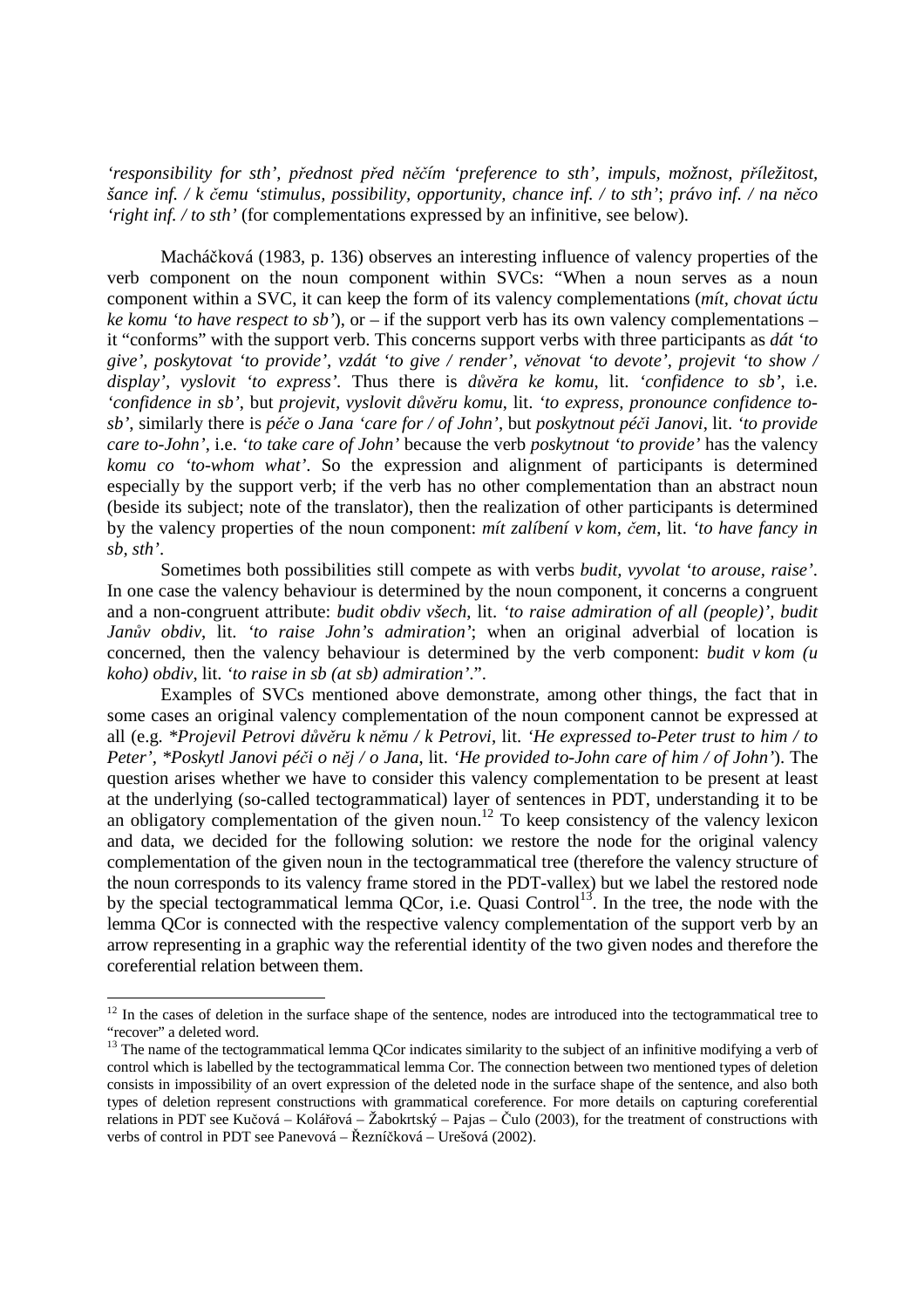## **5.3.1.1. Actor of a noun component of a SVC**

 Also a valency complementation with the meaning of Actor is an example of an original valency complementation of the noun component within a SVC. It is frequently the case that the subject of a support verb can be understood to be identical to the non-expressed Actor of a noun component in a SVC (for various possibilities of identity of particular valency complementations of a verbal component and a noun component see Section 5.4.). However, we will see that even in these cases, impossibility of expression of an Actor of a noun within a SVC deserves further discussion. Macháčková (1983, p. 135) presents constructions in which we really cannot add an Actor to the noun component of the SVC, e.g. *Jan dostal strach*, lit. *'John got fear'*, i.e. *'John became scared'*, but *\*Jani dostal Jan*ů*vi strach*, lit. *'John got John's fear'*. According to the method described above, in these cases we restore the new node for the Actor of the given noun in the tectogrammatical tree and we label it by the special tectogrammatical lemma QCor. However, at least sometimes it is possible to express the Actor of the noun component by a possessive pronoun as illustrated in (4). In addition, an expression of the Actor of a noun is possible in cases when this complementation and the subject of the support verb are not identical. The subject of the verb and another valency complementation can be identical depending on the particular SVC, cf. Macháčková's example *budit Jan*ů*v obdiv 'to raise John's admiration'* vs. (5).

(4) *Petr znovu položil Janovi svoji.*ACT *otázku.* 

 $\overline{a}$ 

(4') lit. *'Peter again put to-John his.*ACT *question'*, i.e. *'Peter again asked John (his) question'*;

(5) *Chci obrátit vaši*.ACT *pozornost na osudy on*ě*ch lidí.* (CNC, reduced)

(5') lit. *'(I) want to turn your.*ACT *attention to life-stories of-those people'*.

 Our further observations demonstrate that the Actor can be expressed by a possessive pronoun also within SVCs which consist of a support verb and a non-deverbal noun. We want to quote especially those non-deverbal nouns which usually are not considered to have an Actor but only their original valency complementation expressed mostly by prepositionless genitive<sup>14</sup>, e.g. *p*ř*íklad* č*eho*.PAT *'an example of-sth'*, *verze* č*eho*.PAT *'a version of-sth'*, *alternativa* č*eho /* č*emu / k* č*emu*.PAT *'an alternative of-sth / to-sth / to sth'*, *varianta* č*eho*.PAT *'a variant of-sth'*, *cesta k* ř*ešení*.PAT, lit. *'the road to solution'*. It seems that when such a noun serves as a noun component within a SVC, it acquires its Actor just by means of the connection with a support verb, cf. (6), (7), and (8).

(6) *Petr má n*ě*jakou (svoji.*ACT*) alternativu k vašemu* ř*ešení*, lit. *'Peter has some (his.*ACT*) alternative to your solution'*;

(7) *Petr má n*ě*jakou (svoji.*ACT*) verzi* ř*ešení toho problému*, lit. *'Peter has some (his.*ACT*) version of-solution of-that problem'*;

(8) *Petr má (svoji.*ACT*) zvláštní strategii*, lit. *'Peter has (his.*ACT*) strange strategy'*.

 The valency complementation with the meaning of Actor can be recognized clearly in constructions with those non-deverbal nouns which "leave" their SVC and occur alone in the text<sup>15</sup>, see (9),(10), and (11).

(9) *Petrova*.ACT *alternativa* ř*ešení.*PAT *problému je jist*ě *výhodn*ě*jší*, lit. *'Peter's.*ACT *alternative of-solution of-problem is surely more-favourable'*;

 $14$  In PDT, this valency complementation is labelled in most cases by the functor PAT (Patient).

<sup>&</sup>lt;sup>15</sup> "Becoming independent" can be understood also as a type of a nominalization of the given SVC.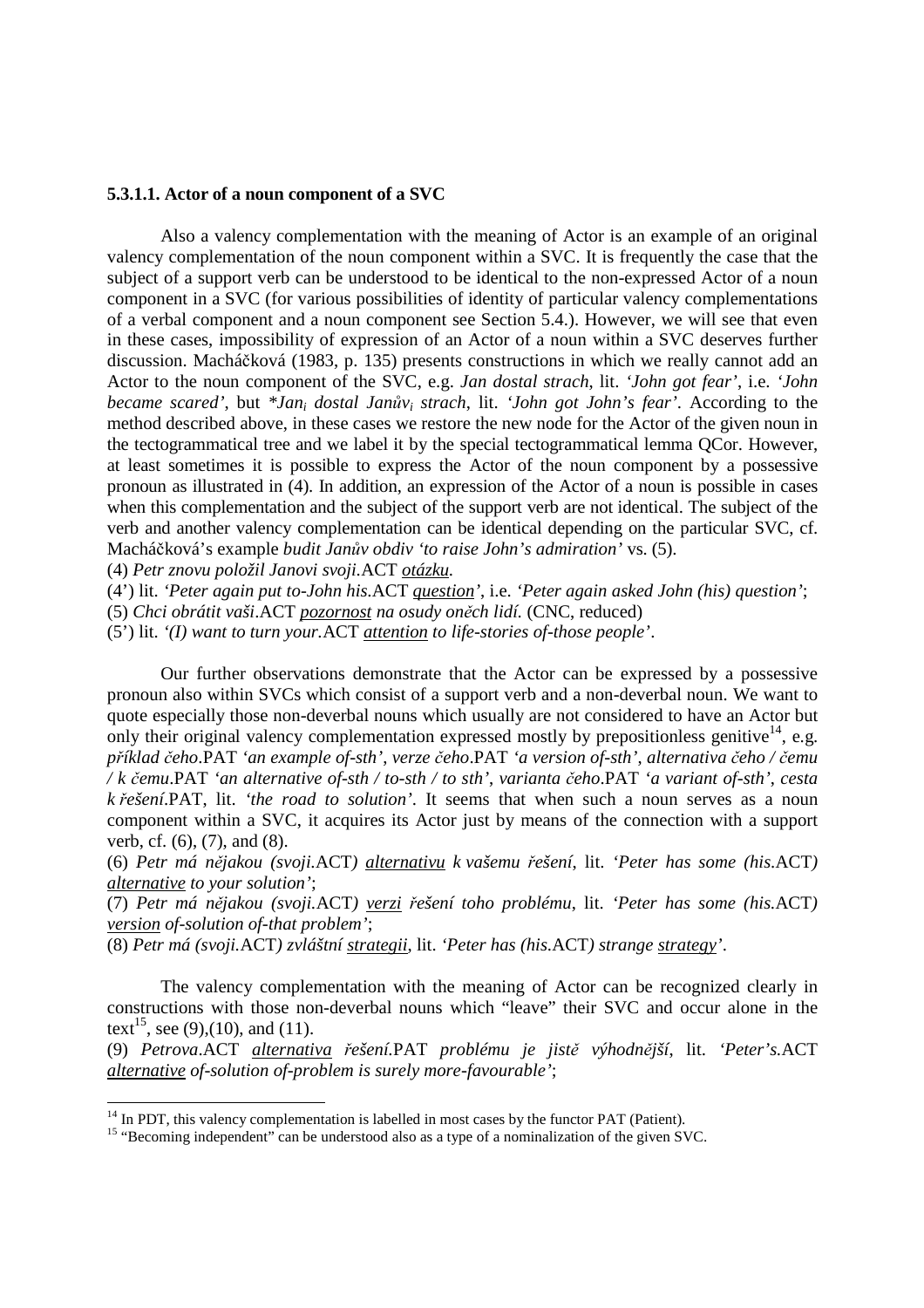(10) *Petrova*.ACT *verze* ř*ešení.*PAT *problému je lepší*, lit. *'Peter's.*ACT *version of-solution ofproblem is better'*;

(11) *Petrova*.ACT *strategie je opravdu zvláštní*, lit. *'Peter's.*ACT *strategy is really strange'*.

 Some SVCs consisting of a non-deverbal noun and the support verb *mít 'to have'* correspond to simplex modal verbs. Then the non-deverbal nouns have the Actor and they combine with an infinitive which is typical for modal verbs. It is also interesting that the valency complementation of the noun component expressed by an infinitive can be within the "modal SVCs" substituted by a complementation expressed by a prepositional phrase, e.g.  $na+4$  or  $k+3$ (*'to sth'*), which is not admissible with modal verbs.

(12) *Petr má šanci vyhrát.*PAT, lit. *'Peter has chance to win.*PAT*'*;

(13) *Petr má šanci na výhru.*PAT, lit. *'Peter has chance for victory.*PAT*'*;

(14) *Petr má právo volit.*PAT, lit. *'Peter has right to vote.*PAT*'*, i.e. *'Peter is entitled to vote'*;

(15) *Petr má právo na vlastní volbu.*PAT, lit. *'Peter has right for his-own choice.*PAT*'*;

(16) *Každý má své.*ACT *nezadatelné právo volit.*PAT, lit. *'Everyone has his.*ACT *inalienable right to vote.*PAT*'*;

(17) *Petr má p*ř*íležitost se zamyslet.*PAT *nad novou situací*, lit. *'Peter has opportunity to think.*PAT *about new situation'*;

(18) *Petr má p*ř*íležitost k zamyšlení.*PAT, lit. *'Peter has opportunity to thinking.*PAT*'*;

(19) *Petr má úkol p*ř*ipravit.*PAT *ob*č*erstvení*, lit. *'Peter has task to prepare refreshment.*PAT*'*;

(20) *Každý má n*ě*jaký sv*ů*j*.ACT *úkol*, lit. *'Everyone has some his.*ACT *task'.*

The valency complementation with the meaning of Actor is again very common in constructions with the non-deverbal nouns which occur in the text without their "modal SVC", cf.  $(21)$ ,  $(22)$ ,  $(23)$ , and  $(24)$ .<sup>16</sup>

(21) *Petrova.*ACT *šance najít.*PAT *zam*ě*stnání tím výrazn*ě *vzrostla*, lit. *'Peter's*.ACT *chance to find*.PAT *job rapidly increased'*;

(22) *Petrovou*.ACT *povinností je p*ř*ijít v*č*as*, lit. *'Peter's*.ACT *duty is to come in time'*;

(23) *Petrovo*.ACT *právo se odvolat.*PAT *mu nikdo nem*ů*že up*ř*ít*, lit. *'Peter's*.ACT *right to appeal.*PAT *him nobody can deny'*;

(24) *Petr*ů*v.*ACT *úkol p*ř*ipravit.*PAT *ob*č*erstvení se zdál být snadný*, lit. *'Peter's.*ACT *task to prepare.*PAT *refreshment seemed to-be easy'.*

 In connection with the issues of the Actor of nouns within SVCs, Macháčková (1983, p. 135) mentions also the "ability" of this valency complementation to become even the subject of the sentence: "But only connection of deverbal noun with the support verb in a finite form allows the Actor to become the subject of the sentence in a similar vein as the Actor of the verb the noun was derived from: *Zem*ě*d*ě*lci osévají p*ů*du.*, lit. *'Farmers sow ground' – Zem*ě*d*ě*lci provád*ě*jí osev p*ů*dy.*, lit. *'Farmers carry out sowing of ground'.*". Also Fillmore, Johnson and Petruck (2003, p. 244) highlight this phenomenon in English SVCs and describe how they treat it within the framework of the project called FrameNet: "Certain semantically neutral verbs can turn an event noun or a state noun into a verb phrase-like predicate and allow for the expression of a frame element as their subjects. We call such verbs support verbs. For example, both sentences in (13) report on the same event, that of deciding something and (13)(b) is not about an event of

 $16$  There is, of course, a possibility to express the Actor also by the form of genitive in these constructions.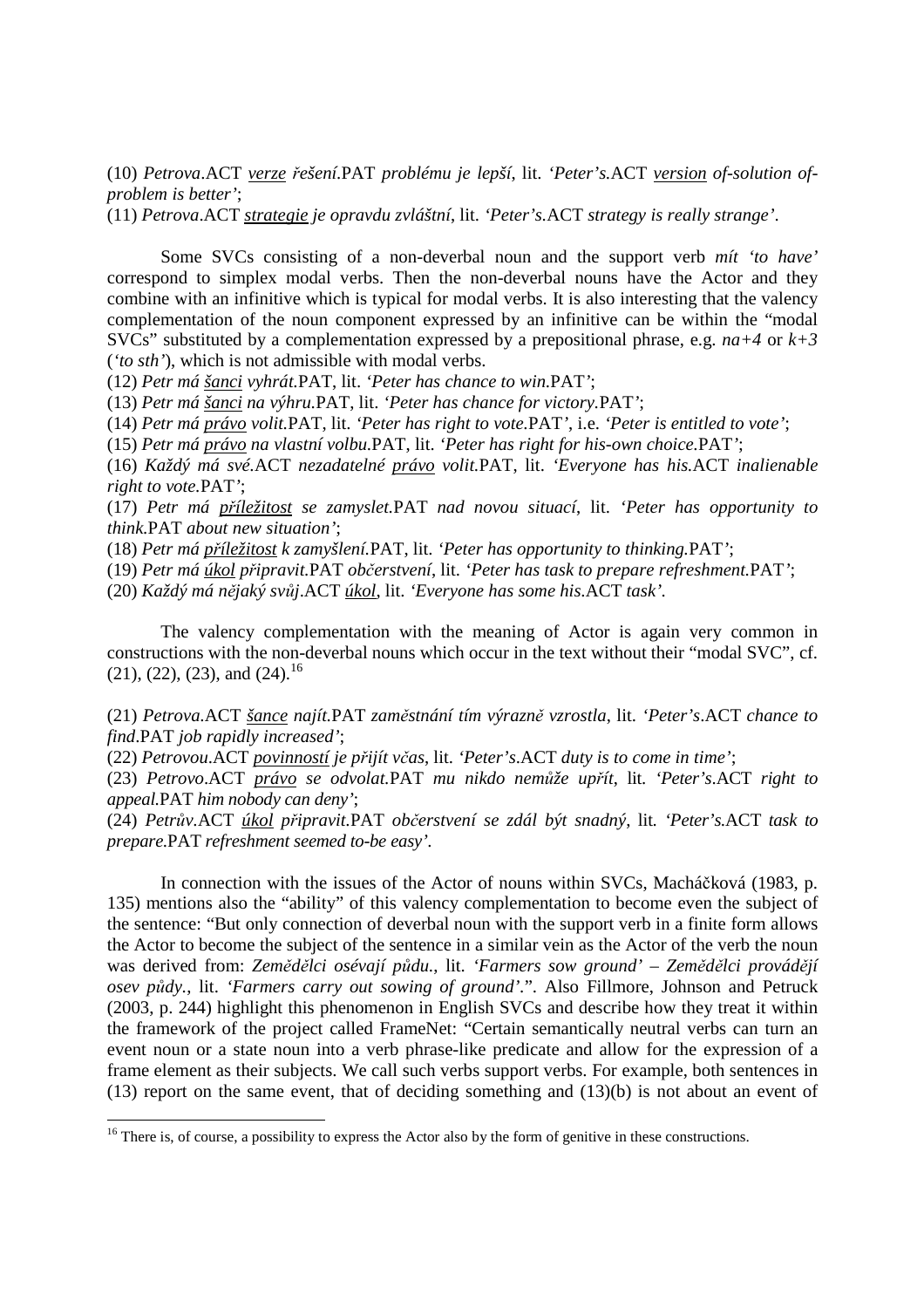making. We want to record the fact that the noun phrase *the committee* instantiates the same frame element in both sentences, and recognizing the role of the support verb *make* allows us to do so.

(13) a. *The committee decided to convene again next month.*

b. *The committee made a decision to convene again next month.*".

Atkins, Fillmore and Johnson (2003, p. 270) consider the subject of the sentence formed by a SVC to be both the grammatical subject of the support verb and the "logical" subject of the noun component. These authors also differentiate an internal and an external realization of the frame element (i.e. the valency complementation) of the noun component; while the Actor expressed by a possessive pronoun or adjective is regarded as the internal realization of the valency complementation of the noun, its external realization is represented by the grammatical subject of the support verb (cf. Atkins – Fillmore – Johnson, 2003, p. 275).

 In PDT, the subject of the sentence is recorded as depending on the support verb. However, in order to indicate the fact that the subject of the verb and the Actor of the noun are identical, we use the method described above; that is, we restore the node for the Actor of the noun (with the tectogrammatical lemma QCor) and then we capture the respective coreferential relation between the two nodes by the arrow.

 In addition, Macháčková points out the fact that the valency complementation of the noun component which is not the Actor (thus it is usually Patient) is often deleted within SVCs, e.g. *údržbá*ř *opravil vodovod 'the service engineer repaired water main'*, but *údržbá*ř *provedl opravu 'service engineer made repair'.* This type of deletion usually is not possible within constructions with the simplex verb, cf. *\*údržbá*ř *opravil 'service engineer repaired'* (see Macháčková, 1983, p. 135). In PDT, the node for the Patient of the noun is restored in such SVCs. Nevertheless, due to the fact that this node is not identical to any participant of the support verb and it can be identified only from the context, the node is not labelled by the tectogrammatical lemma QCor, but by another lemma corresponding to the respective coreferential relation (for more information about capturing coreferential relations in PDT see Kučová – Kolářová – Žabokrtský – Pajas – Čulo, 2003).

## **5.3.2. Taking over of valency complementations from the verbal component of a SVC**

 Baron and Herslund (1998) suggest that it is the support verb constructions that provide the noun phrases with an argument structure which the noun phrases then inherit when they occur alone. Baron and Herslund "regard such nominals, noun phrases as compounds, as reduced clauses which exhibit the same argument structure as a clause" (1998, p. 106) and support verb constructions as "transitional forms between clauses with simplex verbs and complex nominals". They argue by means of a transformation test that nominal constructions have both semantic and syntactic properties in common with the support verb construction which they do not share with the simplex verb (1998, p. 107).

 Also in Czech there exist constructions formed by an original noun component of a SVC which occurs in the text without its support verb but inherits some of its valency complementation<sup>17</sup>. With deverbal nouns, the respective valency position is present in its valency frame. However, the form of the valency complementation does not correspond to the form of the

 $\overline{a}$ 

<sup>&</sup>lt;sup>17</sup> As mentioned above, "becoming independent" can be understood also as a type of a nominalization of the given SVC.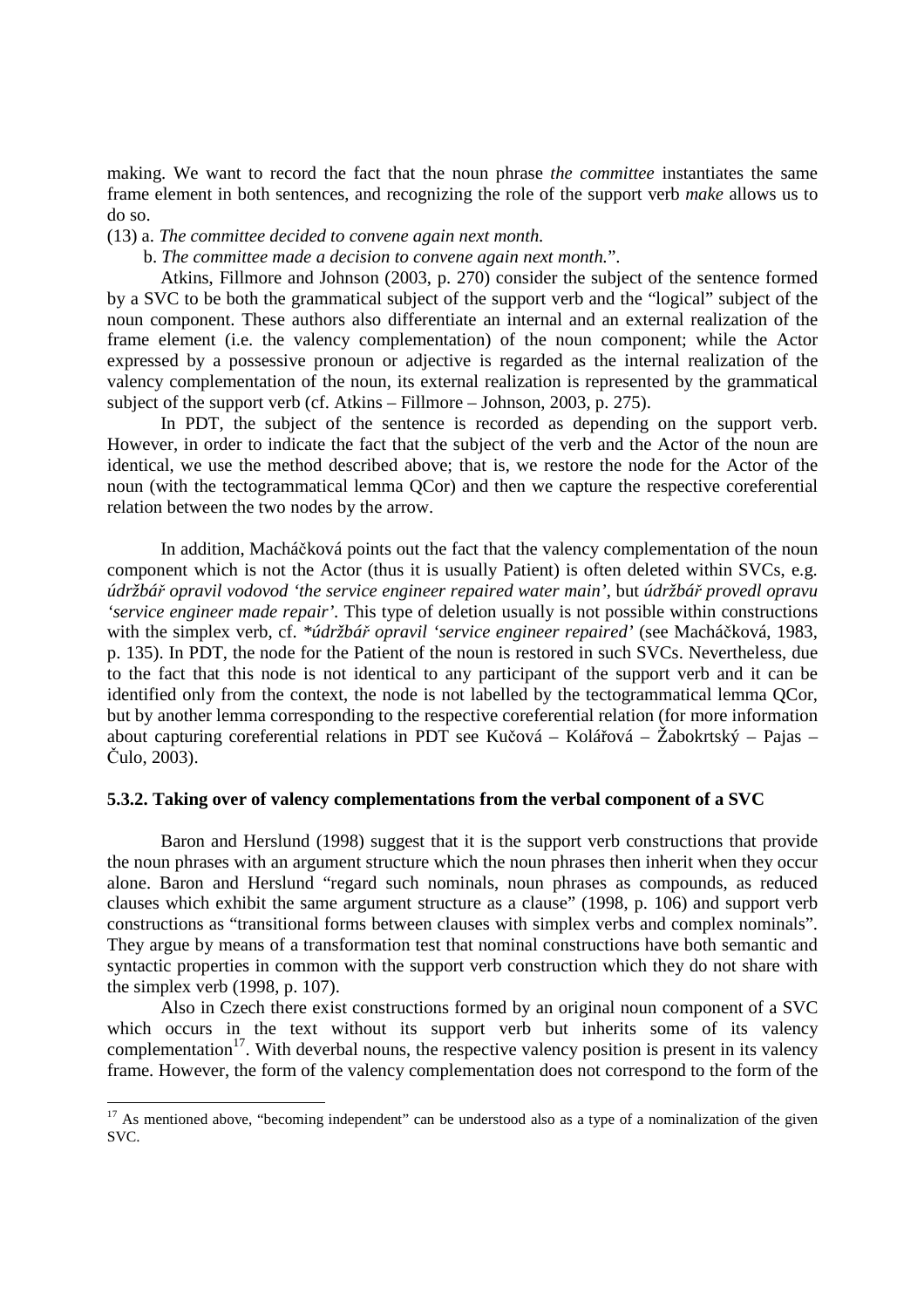respective valency slot of the verb the noun is derived from, but to the form of the respective valency slot of the support verb. Non-deverbal nouns inherit from support verbs not only the form of the valency complemenation but the whole valency position. The valency complementation inherited from the verbal component of a SVC concerns the third valency complementation of support verbs described in Section 5.1.1., and is rendered esp. by one of the following two forms:

(i) prepositionless dative;

 $\overline{a}$ 

(ii) prepositional phrase *od*+2 '*from*+2'.

#### **5.3.2.1. Nominal constructions with the valency complementation in prepositionless dative**

*Deverbal nouns*. An influence of the participant of a support verb (expressed by prepositionless dative) on valency behaviour of deverbal-noun components is most transparent in constructions with nouns derived from verbs with a participant expressed by prepositionless accusative (e.g. *podpora 'support', pochvala 'praise', informace 'information', podn*ě*t 'impulse / impulsion', uznání 'appreciation', zpráva 'massage'*) or genitive (e.g. *otázka / dotaz 'question'*). Typical changes of surface expressions of valency complementations of verbs within the process of nominalization are described by Karlík and Nübler (1998). According to them, in valency frames of nouns denoting action the original form of accusative changes to genitive, and genitive does not change. It seems that at least some of the nouns mentioned above do not allow for the expression of the valency complementation by the form of genitive at all, e.g. *\*informace n*ě*koho*.ADDR *'information of-sb'*, *\*dotaz n*ě*koho*.ADDR *'question of-sb'*, but examples of nouns with the complementation in prepossitionless dative occur. Some of the nouns allow for both the genitive and the dative form of the complementation (e.g. *pochvala n*ě*koho / n*ěč*eho*.PAT *'praise of-sb / sth'* or *pochvala n*ě*komu*.PAT *'praise to-sb'*; *podpora n*ě*koho / n*ěč*eho*.PAT *'support of-sb / sth'* or *podpora n*ě*komu / n*ěč*emu*.PAT *'support to-sb / sth'*) <sup>18</sup>. The question arose what is the origin of the dative form, and the influence of the third participant of a support verb offers one of the possible explanations. The following examples illustrate the notional process of taking over the form of dative from the support verb: e.g. *pochválit n*ě*koho 'to praise sb'*, but *ud*ě*lit n*ě*komu pochvalu*, lit. *'to award to-sb a praise'* → *pochvala n*ě*komu 'a praise to-sb'*; *informovat n*ě*koho 'to inform sb'*, but *dát / poskytnout n*ě*komu informaci*, lit. *'to give / provide to-sb information'*→ *informace n*ě*komu 'information to-sb'*; *podnítit n*ě*koho 'to stimulate sb'*, but *dát n*ě*komu podn*ě*t*, lit. *'to give to-sb impulse'* → *podn*ě*t n*ě*komu 'impulse tosb'*; *uznávat n*ě*koho 'to appreciate sb'*, but *vyjád*ř*it n*ě*komu uznání*, lit. *'to express to-sb appreciation'* → *uznání n*ě*komu 'appreciation to-sb'*; *podporovat n*ě*koho 'to support sb'*, but *vyjád*ř*it n*ě*komu podporu*, lit. *'to express to-sb support'* → *podpora n*ě*komu 'support to-sb'*; *otázat / dotázat se n*ě*koho 'to ask sb'*, but *dát / položit n*ě*komu otázku / dotaz* , lit. *'to give to-sb a question'* → *otázka / dotaz n*ě*komu 'a question to-sb'*. Constructions with nouns modified by the valency complementation in dative can be documented by examples from CNC, cf. (25), (26), (27) and (28), information about their absolute and relative frequency in CNC and PDT is given also in Kolářová (in prep.). Although Macháčková (1983) does not deal with valency behaviour of nouns leaving their SVC, her insights support the idea mentioned above: "While simplex verbs are modified by an Addressee expressed by prepositionless dative (*p*ř*ikázat komu co*, lit. *'to* 

 $18$  Possibility / impossibility of expression of the complementation by a form of prepositionless genitive with other mentioned nouns is discussed in Kolářová (in prep.).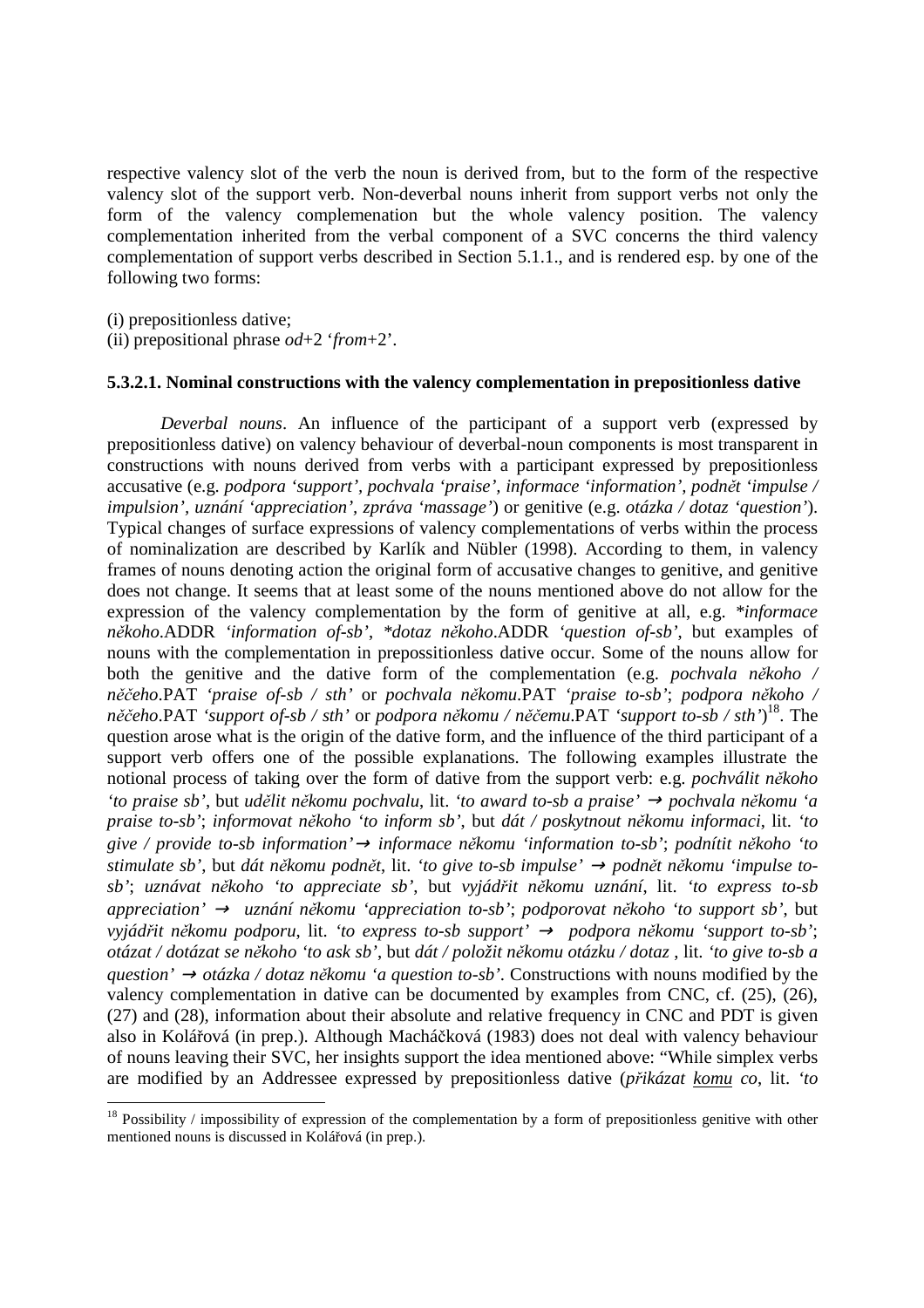*order to-sb sth'*, i.e. *'to order sb to do sth'*) but sometimes also by prepositionless genitive (*ptát se koho 'to ask sb'*), prepositionless accusative (*informovat koho 'to inform sb'*) or an attribute (*souhlasím s tvou cestou 'I agree to your journey'*), within SVCs the Addressee is expressed first of all by prepositionless dative: *Dal jim rady, svolení, informace, otázky*, lit. *'He gave them suggestions, permission, information, questions'*." (p. 153). However, some nouns derived from verbs with a participant expressed by prepositionless accusative exist that allow for the expression of the same participant by prepositionless dative (e.g. *prosba 'request' / výzva 'appeal' / varování 'warning' n*ě*komu 'to-sb'*, cf. also (29)), although this form is not influenced by any participant of the support verb (e.g. *d*ě*lat propagaci*, lit. *'to make promotion'*, i.e. *'to promote', mít prosbu*, lit. *'to have a request', u*č*init výzvu*, lit. *'to make an appeal', vyslovit varování* , lit. *'to express / pronounce warning'*). This phenomenon yields untypical changes of surface expressions of the valency complementation of the verbs within the process of nominalization, i.e. Acc  $\rightarrow$  Dat or Gen  $\rightarrow$  Dat<sup>19</sup>. Again, some of the nouns allow also for the expression of the complementation by the form of prepositionless genitive, e.g. *systém varování obyvatelstva*.ADDR *v okolí Jaderné elektrárny Dukovany 'the system of-warning ofpopulation*.ADDR *in the neighbourhood of the Nuclear power station Dukovany'*.

 Up to now, we have found about thirty nouns which allow for the complementation in dative corresponding to the verbal valency complementation in accusative or genitive.

(25) *Psychologicky vhodná byla jeho*.ACT *záv*ě*re*č*ná otázka panu Ježkovi*.ADDR (CNC, reduced)

(25') lit. *'Psychologically suitable was his concluding question to-Mr Ježek.*ADDR*'*, i.e. *'His concluding question to Mr Ježek was psychologically suitable.'*;

(26) *Operativní informace uživatel*ů*m*.ADDR *knihovny o mimo*ř*ádných situacích*.PAT *v knihovn*ě *sv*ě*d*č*í o...* (CNC, reduced)

(26') lit. *'Operative information to-users.*ADDR *of-library about extraordinary situations.*PAT *in library manifests about...'*;

(27) *Situace byla podn*ě*tem Raiffeisenovi.*ADDR *k založení.*PAT *místních družstev* (CNC, reduced)

(27') lit. *'Situation was impulsion to-Raiffeisen.*ADDR *to establishment.*PAT *of-local associations'*;

(28) *Dva dny nato neoficiální posel Wendell Wilkie p*ř*ijel do Anglie s osobní zprávou Winstonu Churchillovi*.ADDR *od prezidenta*.ACT *Roosevelta.* (CNC, reduced)

(28') lit. *'Two days after-that unofficial envoy Wendell Wilkie came to England with personal message to-Winston Churchill.*ADDR *from president Roosevelt.*ACT*'*;

(29) *Jako poznámku uvádíme prosbu autor*ů*m*.ADDR *píšícím na po*č*íta*č*i, aby pe*č*liv*ě *dbali.*PAT *na rozlišování písmene O od* č*ísla 0.* (CNC)

(29') lit. *'As note we present request to-authors.*ADDR *writing on PC to carefully mind.*PAT *distinguishing letter O from numeral 0.'.*

 *Non-deverbal nouns.* Also some non-deverbal nouns can occur with their valency complementation in the form of dative influenced by the third participant of the support verb, esp. the support verbs *dát 'to give'* or *ud*ě*lit 'to award'* (e.g. *d*ů*tka 'admonishment', polí*č*ek 'slap', pohlavek 'slap', pokuta 'fine / penalty', ultimátum 'ultimatum'*). Constructions with the nouns

 $\overline{a}$ 

<sup>&</sup>lt;sup>19</sup> Examples of deverbal nouns with the complementation in dative which is not inherited from the verbs they are derived from nor influenced by participants of a support verb are illustrated more precisely in Kolářová (in prep.).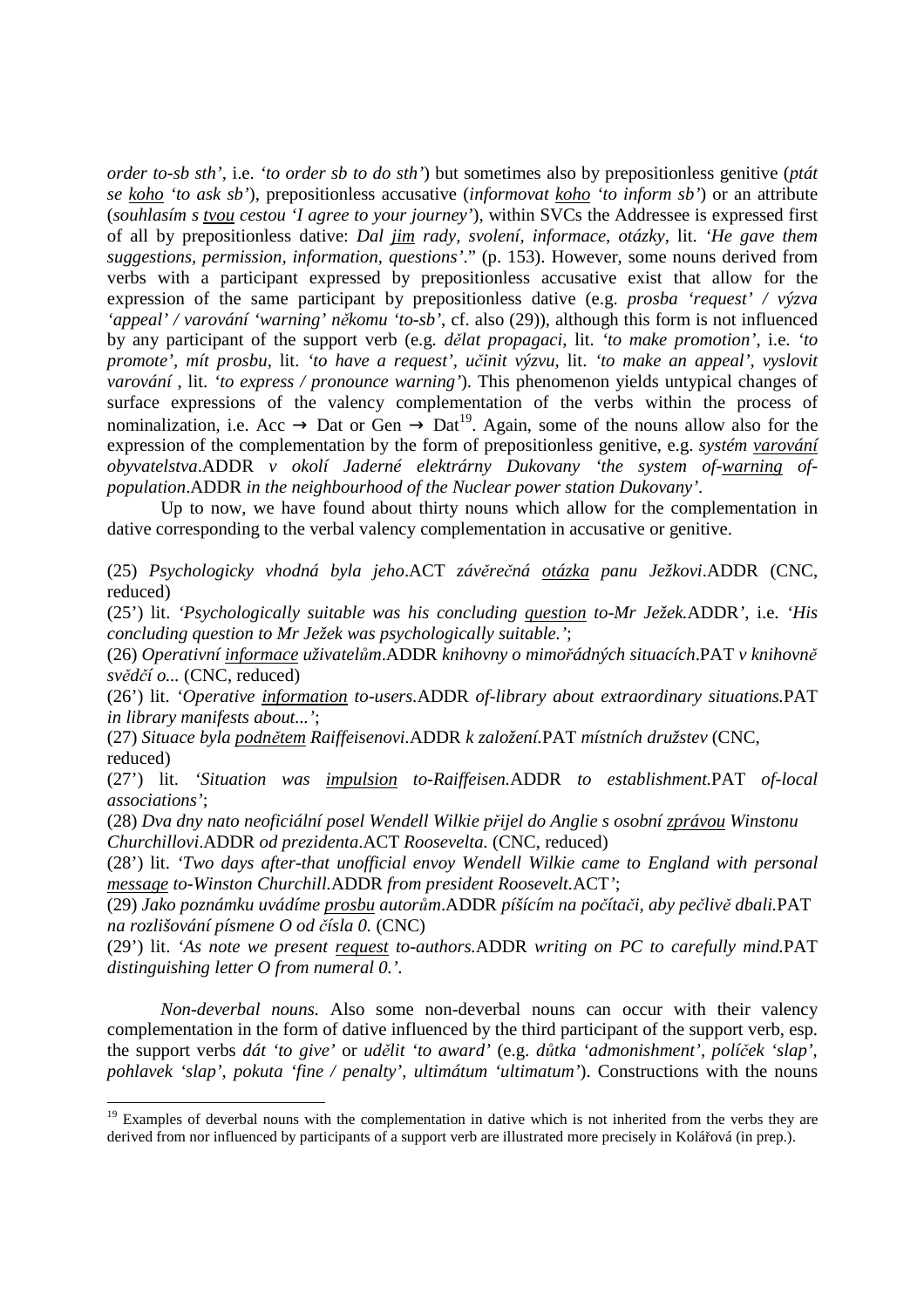modified by the complementation in dative are documented by examples found in PDT or CNC, cf. (30), (31) and (32).

(30) *Odložení jeho ratifikace si hierarchie vykládá jako polí*č*ek polskému papeži.*PAT *od polského parlamentu.*ACT (PDT)

(30') lit. *'Postponement of-his ratification hierarchy interprets as slap to-Polish pope.*PAT *from Polish Parliament.*ACT*'*;

(31) *Vedoucí má podepsat návrh na pokutu Zem*ě*d*ě*lskému družstvu.*PAT *Kosova Hora za zne*č*išt*ě*ní.*CAUS *vody v Sedl*č*anech.* (CNC, reduced)

(31') lit. *'Boss has-to sign draft of fine to-Collective farm.*PAT *Kosova Hora for contamination.*CAUS *of-water in Sedl*č*any'*;

(32) *Následovalo ultimátum vlád*ě.ADDR*, aby zajistila*.PAT *návrat zem*ě *k pln*ě *sekulárnímu státu.* (CNC, reduced)

(32') lit. *'(There) followed ultimatum to-government.*ADDR *to arrange.*PAT *regress of-country to fully secular state.'.*

# **5.3.2.2. Nominal constructions with the valency complementation expressed by the prepositional phrase** *od***+2 '***from***+2'**

 Taking over the valency complementation expressed by the prepositional phrase *od*+2 '*from*+2' is very frequent although there are not many support verbs with the third valency slot expressed by this form (e.g. *dostat 'to get', získat 'to obtain'*). While the valency complementation of the support verb is labelled by the functor ORIG (Origin; e.g. *somebody*.ACT *got from secretary*.ORIG *affirmation*.CPHR), it gets the meaning of Actor with deverbal nouns (e.g. *affirmation from secretary*.ACT, i.e. *secretary*.ACT *assured*). In a similar vein, we label it by the functor ACT also with non-deverbal nouns. Constructions with the nouns modified by the valency complementation in the form *od*+2 '*from*+2' inherited from the support verb are documented by examples from PDT or CNC (for deverbal nouns cf. (33), (34), and (35), for non-deverbal nouns cf. (36), (37), (38)).

(33) *Nedávno jsme zde slyšeli velice pozitivní ujišt*ě*ní od ministra*.ACT *zahrani*č*ních v*ě*cí USA...*  (CNC, reduced)

(33') lit. *'Recently (we) here heard very positive affirmation from secretary.*ACT *of state of-USA'*;

(34) *Takový byl alespo*ň *slib od okresní nemocnice*.ACT. (CNC)

(34') *'That was at least the promise from the regional hospital.*ACT*'*;

(35) *Mezitím se z vysíla*č*ky ve voze ozývají rozkazy od dispe*č*era.*ACT *pro všechny* ř*idi*č*e.* (CNC)

(35') lit. *'In-meantime from walkie-talkie in carriage are-heard orders from dispatcher.*ACT *for all drivers'*;

(36) *Theresa Weldová za*ř*adila do svého programu salchow, což jí vyneslo d*ů*tku od rozhod*č*ích.*ACT (CNC, reduced)

(36') lit. *'Theresa Weld included to her program salchow which her earned reprehension from referees.*ACT*'*;

(37) *M*ě*l by si s sebou vzít dostatek pen*ě*z na pokuty od dopravní policie*.ACT (CNC, reduced)

(37') lit. *'(He) had with him to take enough money for fines from traffic police.*ACT*'*;

(38) *Petice byla ultimátem od rodi*čů.ACT (PDT, reduced)

(38') *'The petition was the ultimatum from the parents.*ACT*'.*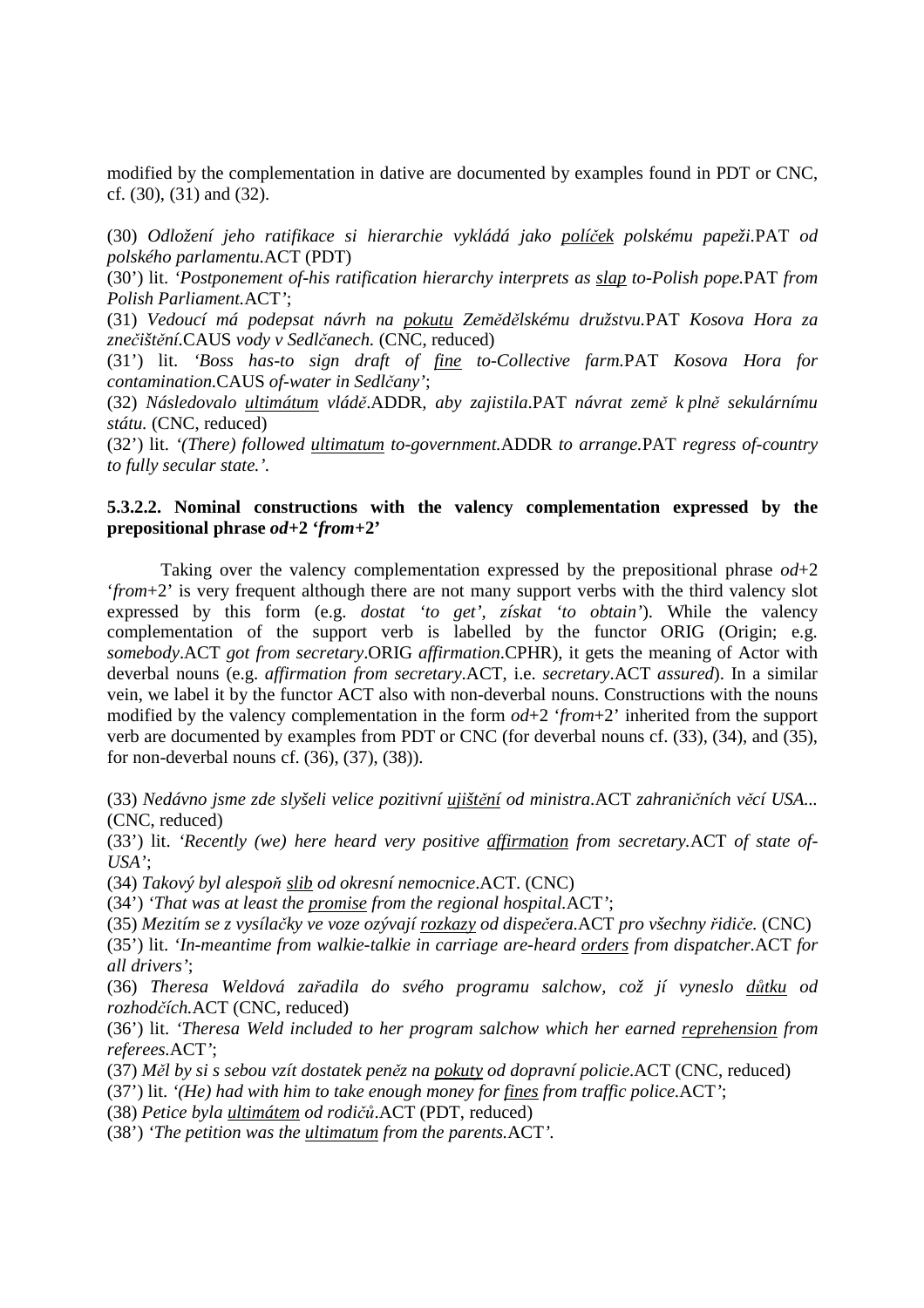Nevertheless, not all valency complementations expressed by the form *od*+2 '*from*+2' modifying nouns denoting action can be interpreted as a result of taking over the valency complementation from a support verb. Sometimes there is no support for this form even in the valency frame of the verb the noun is derived from, e.g. \**odprodat od*+2 *'to sell from*+2*'*, but *odprodej od*+2 *'sale from*+2*'*, cf. (39).

# (39) *M. Zeman navrhl možnost jeho.*PAT *odprodeje od státu.*ACT *židovským obcím.*ADDR (CNC)

(39') *'M. Zeman suggested possibility of its*.PAT *sale from state*.ACT *to Jewish communities*.ADDR'.

 It follows from our observations that non-deverbal nouns which serve as a noun component within SVCs can have in addition to their original valency complementations also the valency position with the meaning of Actor as well as another valency slot inherited from the support verb. In this sense, they can be considered to be equal to deverbal nouns<sup>20</sup>, and moreover, in the valency dictionary they should be treated in a similar way as deverbal nouns.

## **5.4. Sharing of valency complementations of the verbal and the noun component of SVCs**

 As already mentioned above, some valency complementations of the verbal as well as the noun component of a SVC can be referentially identical. In other words, the verbal and the noun component share some valency complementation. The form of the complementation is equal (e.g. prepossitionless dative, cf. *poskytnout pomoc Petrovi*, lit. *'to provide help to-Peter'*, and also *pomoc Petrovi*, lit. *'help to-John'*) or different (e.g. *Jan*ů*v obdiv 'John's admiration'* vs. *budit obdiv v Janovi 'to raise admiration in John', pé*č*e o Jana 'care of John'* vs. *poskytnout pé*č*i Janovi*, lit. *'to provide care to-John'*, i.e. *'to take care of John'*). The semantic function of the complementation may also be the same or different. Actors of both components are shared in most SVCs, but also other complementations can be concerned, e.g. Addressee. In PDT, the shared valency complementation which is not present in the surface shape of the sentence is restored (it concerns esp. a valency complementation of the noun component) and labelled by the tectogrammatical lemma QCor. Then the node is connected with the shared valency complementation of the support verb by an arrow representing in a graphic way the referential identity of the two given nodes and therefore the coreferential relation between them.

The following types of sharing of valency complementations can be distinguished:

 $\overline{a}$ 

# **(a) SVCs corresponding to constructions with the respective simplex verb in active voice**

**(ai)** SVCs in which the ACT of the noun component and the ACT of the verbal component are identical

This group contains the overwhelming majority of SVSc which can be represented esp. by socalled quasimodal verbs (e.g. *mít právo*, lit. *'to have right', mít povinnost*, lit. *'to have duty', mít pot*ř*ebu*, lit. *'to have need'*)*,* verbs of intention (e.g. *mít plán 'to have plan', mít tendenci 'to have* 

<sup>&</sup>lt;sup>20</sup> Even new verbs can be derived from the non-deverbal nouns, e.g. *dát pokutu*, lit. *'to give fine'*  $\rightarrow$  *pokutovat 'to fine'*, *dát pohlavek*, lit. *'to give slap'* → *zpohlavkovat 'to slap'*, cf. also Čermák, 1974, p. 299.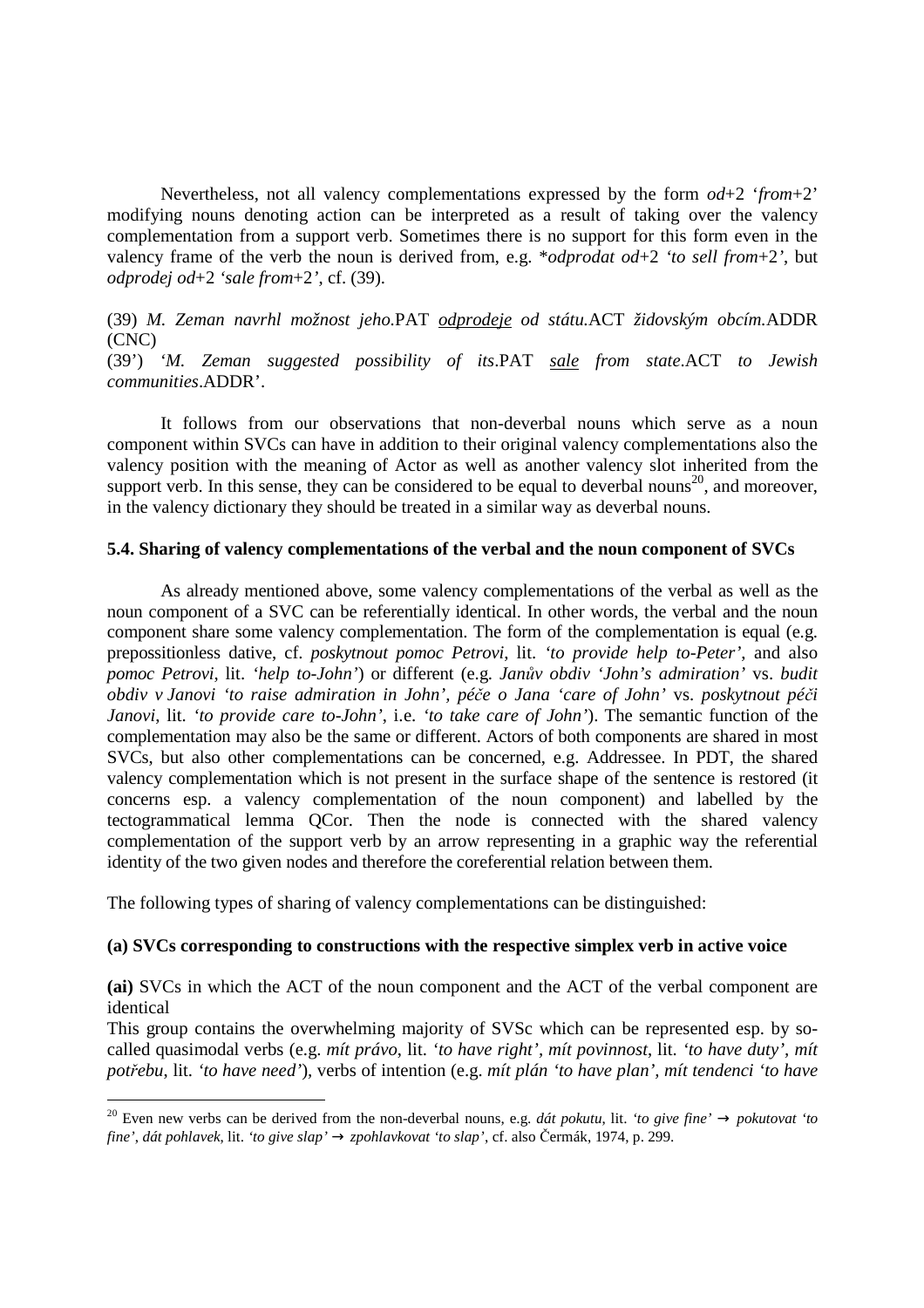*tendency'*), inchoative SVCs (e.g. *dát se do práce*, lit. *'to give oneself into work', najít odvahu,*  lit. *'to find courage', pojmout podez*ř*ení,* lit. *'to entertain suspicion'*), terminative SVCs (e.g. *pozbýt odvahu*, lit. *'to lose courage', p*ř*ijít o možnost*, lit. *'to forfeit chance'*) and lot of other SVCs such as e.g. *u*č*init rozhodnutí*, lit*. 'to make decision', v*ě*novat pozornost*, lit. *'to devote attention', projevit zájem*, lit. *'to express interest', provést omezení*, lit. *'to make restriction'.* 

**(aii)** SVCs in which the ACT of the noun component and the ADDR (or another valency complementation of the verbal component which is not the ACT) are identical, e.g.: *dát možnost*, lit. *'to give possibility', ukládat povinnost*, lit. *'to give duty', vzbudit (v n*ě*kom) dojem*, lit. *'to raise (in sb) impression'.* 

**(aiii)** SVCs in which the ACT of the noun component and the ACT of the verbal component as well as the ADDR (or another valency complementation) of the noun component and the ADDR of the verbal component are identical, e.g.: *dát p*ř*íkaz*, lit. *'to give order', dát radu*, lit. *'to give advice', klást otázku*, lit. *'to put question', ud*ě*lit pochvalu*, lit. *'to award praise', poskytnout pomoc*, lit. *'to provide help'.* 

## **(b) SVCs corresponding to constructions with the respective simplex verb in passive voice**

**(bi)** SVCs in which the ACT of the noun component and the ACT of the verbal component are identical, e.g.: *Petr dostal možnost p*ř*ijít*, lit. *'Peter got possibility to come' = Petrovi bylo umožn*ě*no p*ř*ijít 'Peter was allowed to come'; Petr získal možnost pracovat*, lit. *'Peter obtained possibility to work' = Petrovi bylo umožn*ě*no pracovat 'Peter was allowed to work'.*

**(bii)** SVCs in which the ACT of the noun component and the ORIG of the verbal component as well as the ADDR (or another valency complementation) of the noun component and the ACT of the verbal component are identical, e.g.: *Petr dostal* (*od šéfa*.ORIG) *p*ř*íkaz p*ř*ijít*, lit. *'Peter got (from boss) order to come' = Petrovi bylo (šéfem.*ACT*) p*ř*ikázáno p*ř*ijít*, lit. *'Peter was (by boss) ordered to come'; Petr dostal* (*od šéfa*.ORIG) *pochvalu* , lit. *'Peter got (from boss) praise' = Petr byl pochválen (šéfem.*ACT*)*, lit. *'Peter was praised (by boss)'.*

# **6. Concluding remarks**

 There is no doubt that SVCs represent very complicated, complex linguistic phenomenon and an investigation of this problem concerns many particular aspects. We touched on only two of them dealing with the semantic and valency properties of SVCs. Issues of the word order and TFA within SVCs were left out and deserve further discussion. We outlined the basic principles of annotation of SVCs in the tectogrammatical tree structure of PDT and presented the method of their recording in the PDT-vallex. Real examples from CNC and PDT illustrate the fact that the noun component of a SVC, the non-deverbal as well as the deverbal one, can be to a large degree influenced by the valency properties of the verbal component. More inquiries into the issues of the process of nominalization of SVCs, including also the valency behaviour of adjectives derived from support verbs, would probably yield further interesting observations.

#### **Acknowledgement:**

The research reported in this paper was supported by the grant of the Czech Ministry of Education LN00A063 and the grant of the Grant Agency of Charles University GA-UK 489/2004.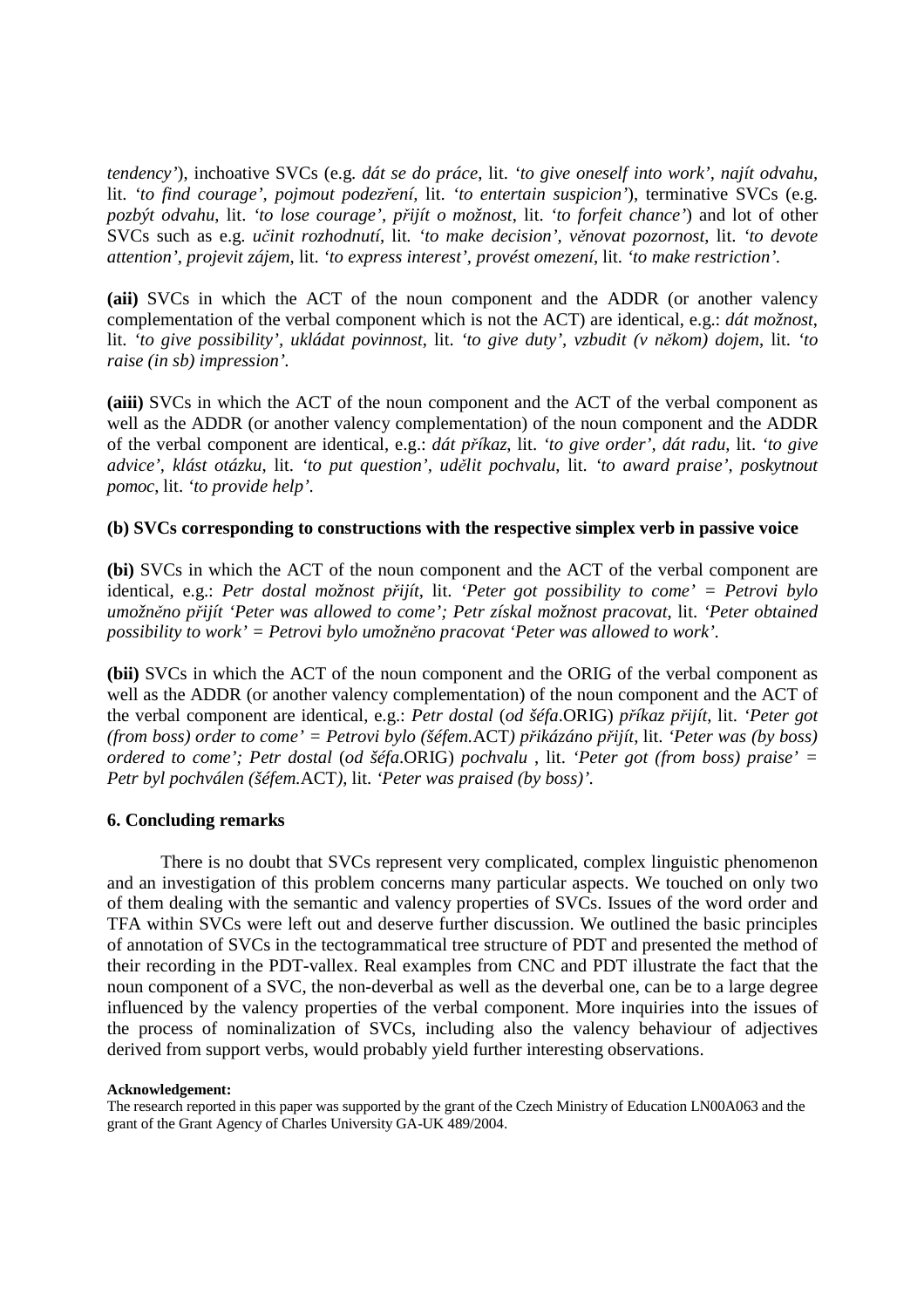#### **References**

Atkins, S. – Fillmore, Ch. J. – Johnson, Ch. R. (2003): Lexicographic Relevance: Selecting Information from Corpus Evidence. In *FrameNet and Frame Semantics*. *International Journal of Lexicography* (Special Issue, Guest Editor: T. Fontenelle), volume 16, 2003. pp. 251-280.

Baron, I. – Herslund, M. (1998): Support Verb Constructions as Predicate Formation. In *The Structure of the Lexicon in Functional Grammar.* Eds. H. Olbertz, K. Hengeveld, J.S. García. Amsterdam/Philadelphia. pp. 99-116.

Benson, M. – Benson, E. – Ilson, R. (1997): *The BBI Dictionary of English Word Combinations.* Amsterdam-Philadelphia: John Benjamins.

Boje, F. (1995): Hvor finder man 'finde anvendelse'? In *Nordiske Studier i Leksikografi. Rapport fra Konferanse om leksikografi i Norden, Reykjavík 7.-10. juni 1995*. Eds. Ásta Svavarsdóttir, Guðrún Kvaran, Jón Hilmar Jónsson. Reykjavík. Skrifter utgitt av Nordiske forening for leksikografi, Skrift nr. 3. pp. 51-68.

Braasch, A. – Olsen, S. (2000): Formalised Representation of Collocations in a Danish Computational Lexicon. In *The Ninth EURALEX International Congress, Proceedings, Vol. II,* Stuttgart. pp. 475-488.

Braasch, A. – Olsen, S. (2000): Towards a Strategy for a Representation of Collocations - Extending the Danish PAROLE Lexicon. In *Second International Conference on Language Resources and Evaluation, Proceedings, Vol. II, Athen.* pp. 1009-1064.

Čermák, F. (2003): Abstract Nouns Collocations: Their Nature in a Parallel English-Czech Corpus. In *Meaningful Texts: The Extraction of Semantic Information from Monolingual and Multilingual Corpora.* Birmingham: University of Birmingham Press.

Čermák, F. (1998): Linguistic Units and Text Entities: Theory and Practice. In *Actes EURALEX'98 Proceedings*. Eds. Th. Fontenelle, Ph. Hiligsmann, A. Michiels, A. Moulin, S. Theissen. Université de Liége, Liége. pp. 281-290.

Čermák, F. (1974): Víceslovná pojmenování typu verbum – substantivum v češtině (Příspěvek k syntagmatice tzv. abstrakt). *Slovo a slovesnost*, 4, 35. pp. 287-306.

Dura, E. (1997): *Substantiv och stödverb*. Göteborg: Göteborgs universitet. Meddelanden från Institutionen för Svenska Språket 18.

Ekberg, L. (1987): Gå till anfall *och* falla i sömn*. En strukturell och funktionell beskrivning av abstrakta övergångsfaser.* Lund: Lund University Press. Lundastudier i nordisk språkvetenskap A 43.

Feil, R. (1995): Funktionsverber i det danske sprog. In *Nordiske Studier i Leksikografi. Rapport fra Konferanse om leksikografi i Norden, Reykjavík 7.-10. juni 1995.* Eds. Ásta Svavarsdóttir, Guðrún Kvaran, Jón Hilmar Jónsson. Reykjavík. Skrifter utgitt av Nordiske forening for leksikografi, Skrift nr. 3. pp. 137-148.

Fillmore, Ch. J. – Johnson, Ch. R. – Petruck, M. R. L. (2003): Background to FrameNet. In *FrameNet and Frame Semantics*. *International Journal of Lexicography* (Special Issue, Guest Editor: T. Fontenelle), volume 16, 2003. pp. 235-250.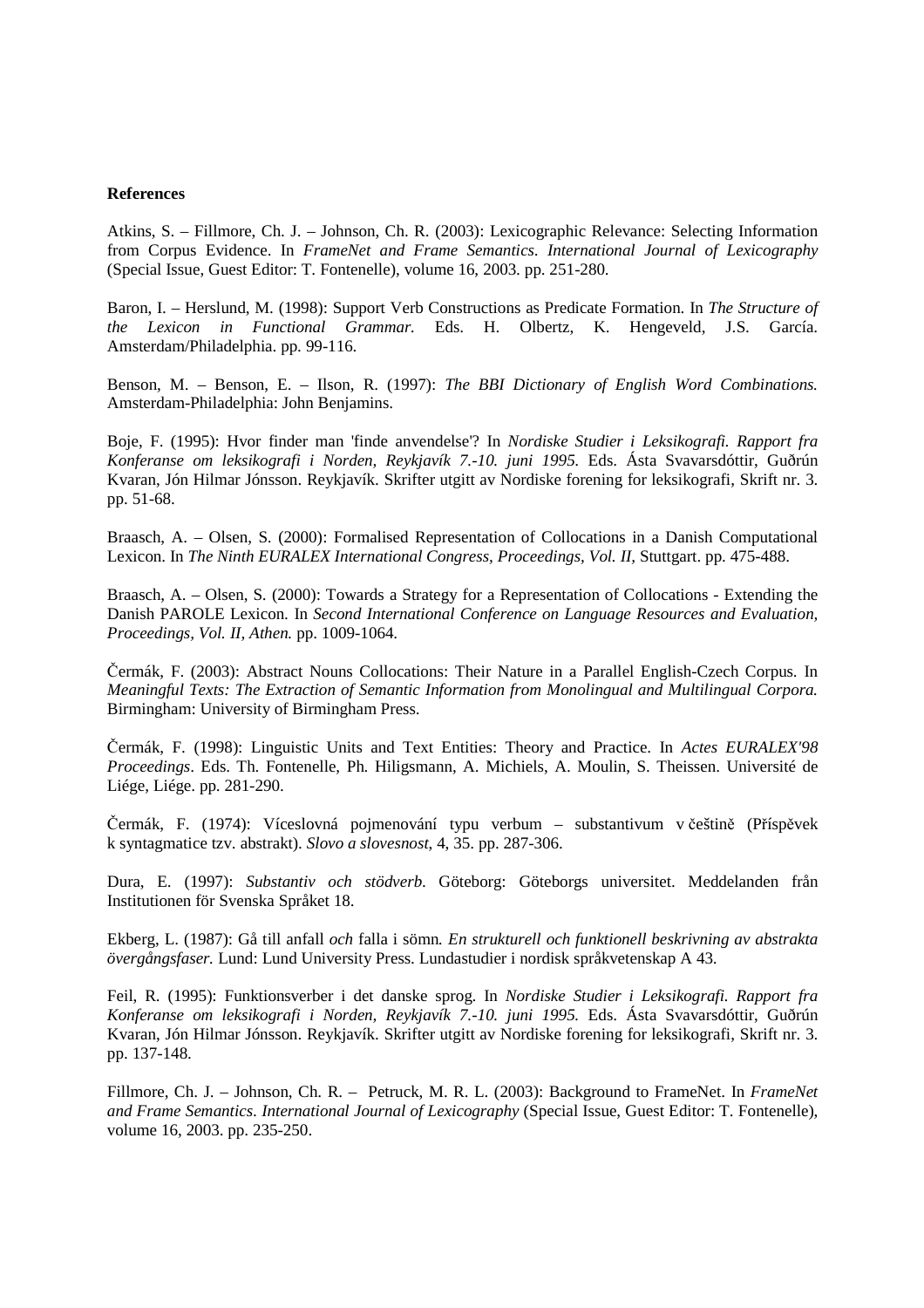Fontenelle, T. (1993): Using a bilingual computerized dictionary to retrieve support verbs and combinatorial information. In *Acta Linguistica Hungarica,* 41 (1-4). pp. 109-121.

Fontenelle, T. (1992): Co-occurence Knowledge, Support verbs and Machine Readable Dictionaries. In *Papers in Computational Lexicography, COMPLEX'92, Budapest.* pp. 137-145.

Günther, H. – Pape, S. (1976): Funktionsverbgefüge als Problem der Beschreibung komplexer Verben in der Valenztheorie. In *Untersuchungen zur Verbvalenz: eine Dokumentation über die Arbeit an einem deutschen Valenzlexikon*. Ed. Helmut Schumecher. Tübingen: Narr. Forschungsberichte/Institut für deutsche Sprache Mannheim. pp. 92-128.

Hajič, J. – Panevová, J. – Urešová, Z. – Bémová, A. – Kolářová, V. – Pajas, P. (2003): PDT-VALLEX: Creating a Large-coverage Valency Lexicon for Treebank Annotation. In *Proceedings of The Second Workshop on Treebanks and Linguistic Theories. Växjö, Sweden, November 14 - 15, 2003.* Eds. J. Nivre, E. Hinrichs. Växjö University Press. pp. 57-68.

Hajičová, E. – Havelka, J. – Sgall, P. – Veselá, K. – Zeman, D. (2004): Issues of Projectivity in the Prague Dependency Treebank. *The Prague Bulletin of Mathematical Linguistics*, 81. pp. 5-22.

Hanks, P. (2001): The Probable and the Possible: Lexicography in the Age of Internet. In *Asialex 2001 Proceedings, Seoul, Korea*. Ed. Lee Sangsup.

Heid, U. (1998): Towards a corpus-based dictionary of German noun-verb Collocations. In *Actes EURALEX'98 Proceedings*. Eds. Thierry Fontenelle, Philippe Hilligsmann, Archibald Michiels, André Moulin, Siegfried Theissen. Liège: Université de Liège, Départements d'anglais et de néerlandais. Vol. I. pp. 301-312.

Heine, B. – Claudi, U. – Hünnemeyer, F. (2001): *Grammaticalization. A conceptual framework*. Chicago: University of Chicago Press.

Helbig, G. – Buscha, J. (1996): *Deutsche Grammatik. Ein Handbuch für den Ausländerunterricht*. Leipzig: Verlag Enzyklopädie.

Jelínek, M. (2003): O verbonominálních spojeních ve spisovné češtině. In *P*ř*ednášky a besedy z XXXVI. b*ě*hu LŠSS*. MU Brno. pp. 37-51.

Jirsová, A. (1966): Vazby u dějových podstatných jmen označujících duševní projevy. *Naše* ř*e*č, 49. pp. 73-81.

Kahane, S. (2003): The Meaning-Text Theory. In *Dependency and Valency. An International Handbook on Contemporary Research*. Berlin: De Gruyter.

Karlík, P. – Nübler, N. (1998): Poznámky k nominalizaci v češtině. *Slovo a slovesnost*, 59. pp. 105-112.

Kolářová, V. (in prep.): *Valence deverbativních substantiv v* č*eštin*ě. ÚFAL MFF UK. Manuscript of PhD thesis. Supervised by Jarmila Panevová.

Kučová, L. – Kolářová, V. – Žabokrtský, Z. – Pajas, P. – Čulo, O. (2003): *Anotování koreference v Pražském závislostním korpusu*. MFF UK, Prague, TR-2003-19.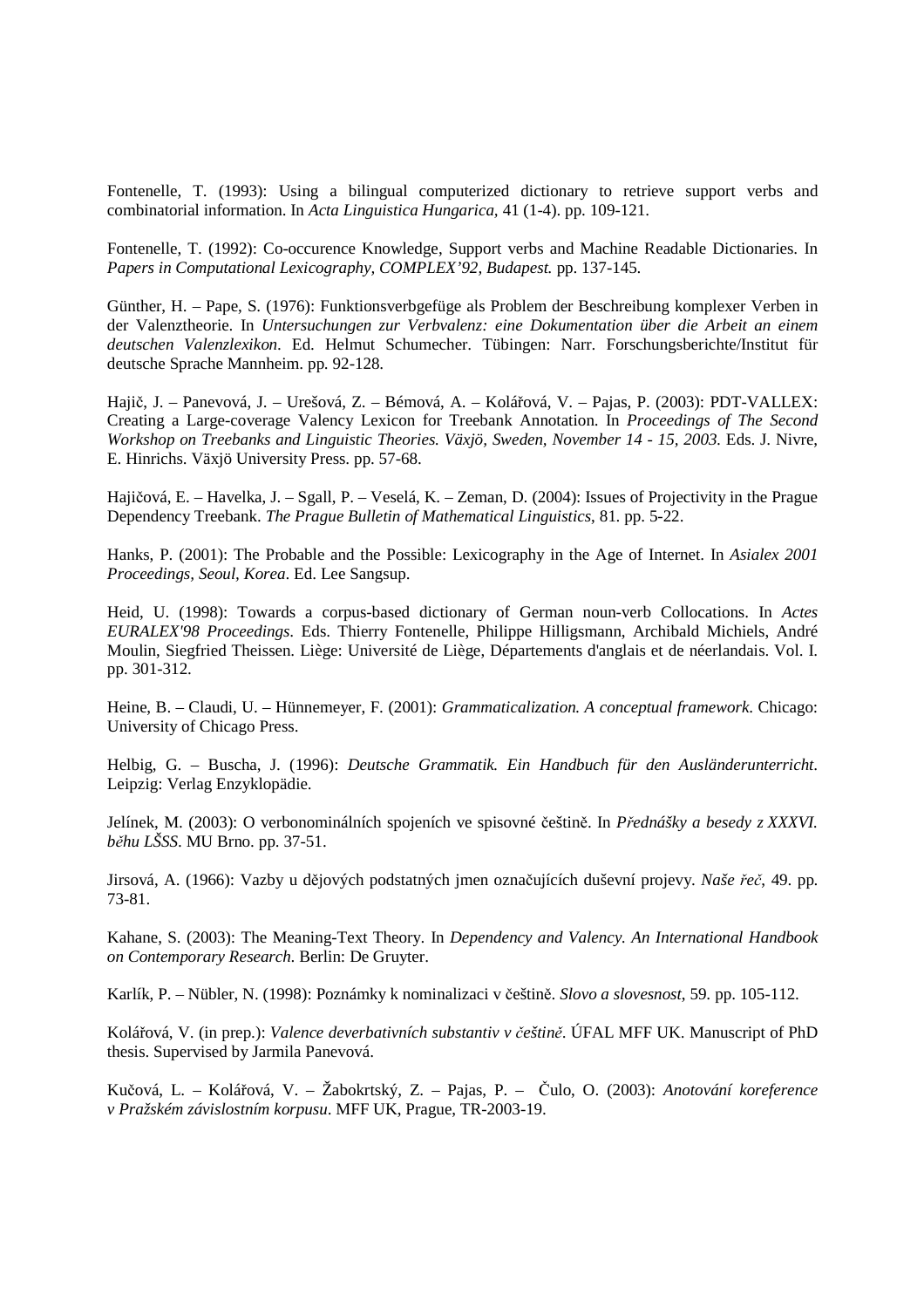Lopatková, M. (2003): *O homonymii p*ř*edložkových skupin v* č*eštin*ě *(Co umí po*č*íta*č*?)*. Karolinum, Praha.

Macleod, C. (2002): Lexical Annotation for Multi-word Entries Containing Nominalizations. In *Proceedings of Third International Conference on Language Resources and Evaluation (LREC 2002); Las Palmas, Canary Islands, Spain*. pp. 943-948.

Macháčková, E. (1983): Analytické predikáty. Substantivní názvy dějů a statických situací ve spojení s funkčními slovesy. *Jazykov*ě*dné aktuality*, 10, 1983, volume 3 and 4. pp. 122-176.

Malmgren, S.-G. (2002): Begå *eller* ta självmord*? Om svenska kollokationer och deras förändringsbenägenhet 1800-2000.* Göteborg: Göteborgs universitet. Institutionen för svenska språket. Rapporter från ORDAT.

Novotný, J. (1980): Valence dějových substantiv v češtině. In *Sb. pedagogické fakulty v Ústí nad Labem*. SPN, Praha.

Panevová, J. (1980): *Formy a funkce ve stavb*ě č*eské v*ě*ty.* Praha, Academia.

Panevová, J. – Řezníčková, V. – Urešová, Z. (2002): The theory of control Applied to the Prague Dependency Treebank (PDT). In *Proceedings of the 6th International Workshop on Tree Adjoining Grammars and Related Frameworks. Università di Venezia, 2002.* pp. 175-180.

Persson, I. (1992): Das kausative Funktionsverbgefüge (FVG) und dessen Darstellung in der Grammatik und im Wörterbuch. *Deutsche Sprache 20*. pp. 153-171.

Persson, I. (1975): *Das System der kausativen Funktionsverbgefüge. Eine semantisch-syntaktische Analyse einiger verwandter Konstruktionen. Inaugural - Dissertation.* Malmö: Liber.

Polguère, A. (2000): Towards a theoretically-motivated general public dictionary of semantic derivations and collocations for French. In *Proceedings of EURALEX 2000*. pp. 517-527.

Rothkegel, A. (1973): *Feste Syntagmen. Grundlagen, Strukturbeschreibung und automatische Analyse*. Tübingen: Niemeyer. Linguistische Arbeiten.

Schroten, J. (2002): Light Verb Constructions in bilingual dictionaries. In *From Lexicology to Lexicography.* Eds. Francine Melka & Celeste Augusto. Utrecht: University Utrecht, Utrecht Institute of Linguistics OTS. pp. 83-94.

Sgall, P. – Hajičová, E. – Panevová, J. (1986): *The Meaning of the Sentence in Its Semantic and Pragmatic Aspects.* Dordrecht: Reidel; Prague: Academia.

Vlková, V. (1990): Příspěvek k analýze multiverbálních spojení typu provádět rekonstrukci. *Slovo a slovesnost*, 51, volume 1. pp. 1-15.

Wanner, L. (1996): (Ed.) *Lexical Functions in Lexicography and Natural Language Processing. Studies in Language Companion Series (SLCS), Vol. 31*. Amsterdam-Philadelphia: John Benjamins.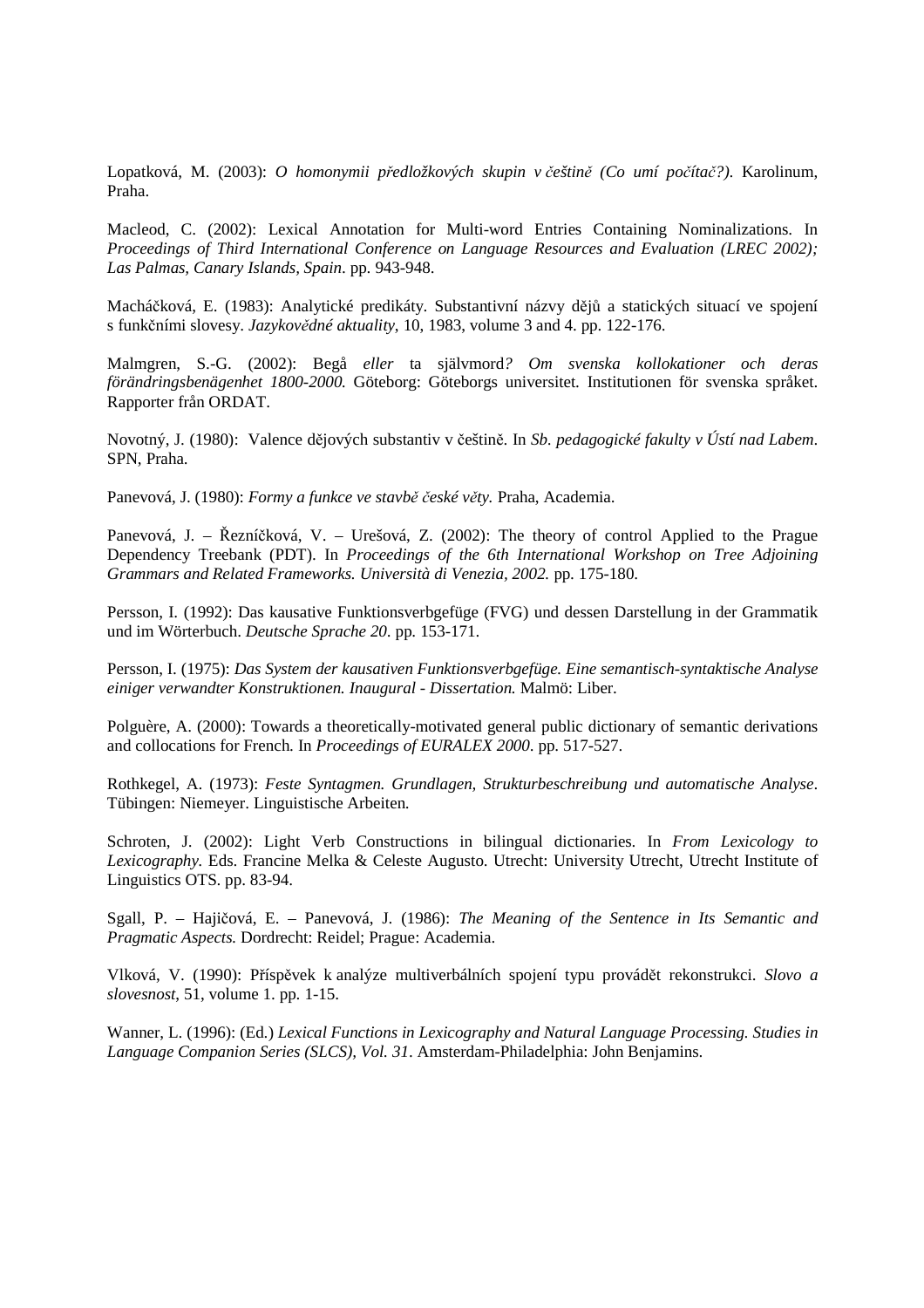#### **Resume**

 Složenými predikáty (SP) rozumíme zejména konstrukce složené z významově vyprázdněného slovesa a nějakého abstraktního substantiva (často označujícího děj nebo stav). Toto substantivum může být jak deverbativní (např. *u*č*init rozhodnutí, provést údržbu*), tak nedeverbativní (např. *dát pohlavek*). Zmíněný typ predikátů je občas označován také za predikáty verbonominální, příp. analytické. V rámci anotací PDT volíme pro tyto predikáty název "složené predikáty", a to z toho důvodu, že termín *analytický* je vyhrazen pro tzv. analytickou rovinu PDT a atributy s ní spojené, termín *verbonominální* pak zpravidla používáme pro označení jednoho z podtypů složených predikátů, a to predikátů tvořených sponovým slovesem *být*. V anglickém textu používáme pro označení všech typů složených predikátů termín *complex predicates*; pro složené predikáty, které nejsou tvořeny sponovým slovesem *být*, pak volíme obecně užívaný termín *support verb constructions*. V tomto příspěvku se věnujeme složeným predikátům bez sponového slovesa *být*.

 V rámci jednotlivých složených predikátů rozlišujeme slovesnou část (SČ) a jmennou část (JČ). Slovesná část SP se může nominalizovat, pak jde o spojení dvou substantiv (např. *v*ě*nování pozornosti*), případně jde o konstrukci s deverbativním adjektivem (např. *pozornost v*ě*novaná d*ě*tem*).

 V PDT jsou zachycovány kromě jiného i koreferenční vztahy mezi některými uzly tektogramatické stromové struktury a anotuje se rovněž aktuální členění věty. Při rozhodování, které konstrukce máme při anotacích označit za složený predikát, jsme vybíraly zejména konstrukce s gramatickou koreferencí (tzv. složené predikáty kontroly) a dále taková spojení slovesa a substantiva, jejichž jmenná část má nějaké vlastní valenční doplnění, jehož slovosledné postavení může v tektogramatické stromové struktuře způsobovat neprojektivní konstrukce. Současný seznam sloves, která mohou vstupovat do složených predikátů, byl tedy těmito hledisky značně limitován a určitě není vyčerpávající (lze ho získat prohledáváním dat nebo valenčního slovníku (tzv. PDT-vallexu), čítá zhruba 150 položek).

 Po prostudování české i zahraniční odborné literatury jsme došly k závěru, že pro složené predikáty jsou charakteristické zejména následující skutečnosti:

#### (i) Sémantické vlastnosti slovesné a jmenné části SP

 Slovesná část SP je často významově vyprázdněná, význam celého SP je dán významem jmenné části. Většinu sloves vstupujících do složených predikátů je možné přiřadit ke slovesům, která nazýváme kvazifázová, protože spolu se jmennou částí vyjadřují jednu z fází průběhu děje. Substantiva mající společnou slovesnou část jsou často významově propojena, někdy dokonce tvoří určité sémantické třídy.

 Dané spojení slovesa a substantiva je možné ze sémantického hlediska považovat za jednu (víceslovnou) lexikální jednotku, k tomuto spojení je tedy většinou možné nalézt adekvátní synonymní vyjádření pomocí syntetického predikátu. Vzhledem ke konvenci zavedené v PDT-vallexu však víceslovné lexikální jednotky nezachycujeme pomocí jednoho uzlu, nýbrž každá z částí má svůj vlastní uzel. K zachycení složeného predikátu jako jedné lexikální jednotky využíváme následující anotační prostředky:

 *Funktory pro jmennou* č*ást SP.* Vzhledem k tomu, že jmenná část SP tvoří se slovesem jednu lexikální jednotku, není adekvátní ji považovat za jeden z aktantů příslušného slovesa. Jmenné části SP tedy přiřazujeme speciální funktor CPHR ("compound phraseme", zkráceno z "část složeného predikátu").

 *Tektogramatické lemma QCor.* Skutečnost, že je možné nějaký SP považovat ze sémantického hlediska za jednu lexikální jednotku, má za důsledek referenční totožnost určitých valenčních členů substantiva a slovesa tvořících daný SP. Relevantní referenčně totožné valenční doplnění jmenné části SP je zpravidla povrchově vypuštěno. Domníváme se však, že v hloubkové struktuře věty je toto valenční doplnění přítomno, proto ho na tektogramatické rovině PDT doplňujeme a přiřazujeme mu speciální tektogramatické lemma QCor (tj. Quasi-Control). Od uzlu s lemmatem QCor pak vede koreferenční šipka k tomu valenčnímu doplnění slovesa, s nímž je uzel s lemmatem QCor referenčně totožný. Existuje více různých typů totožnosti (sdílení) valenčních členů.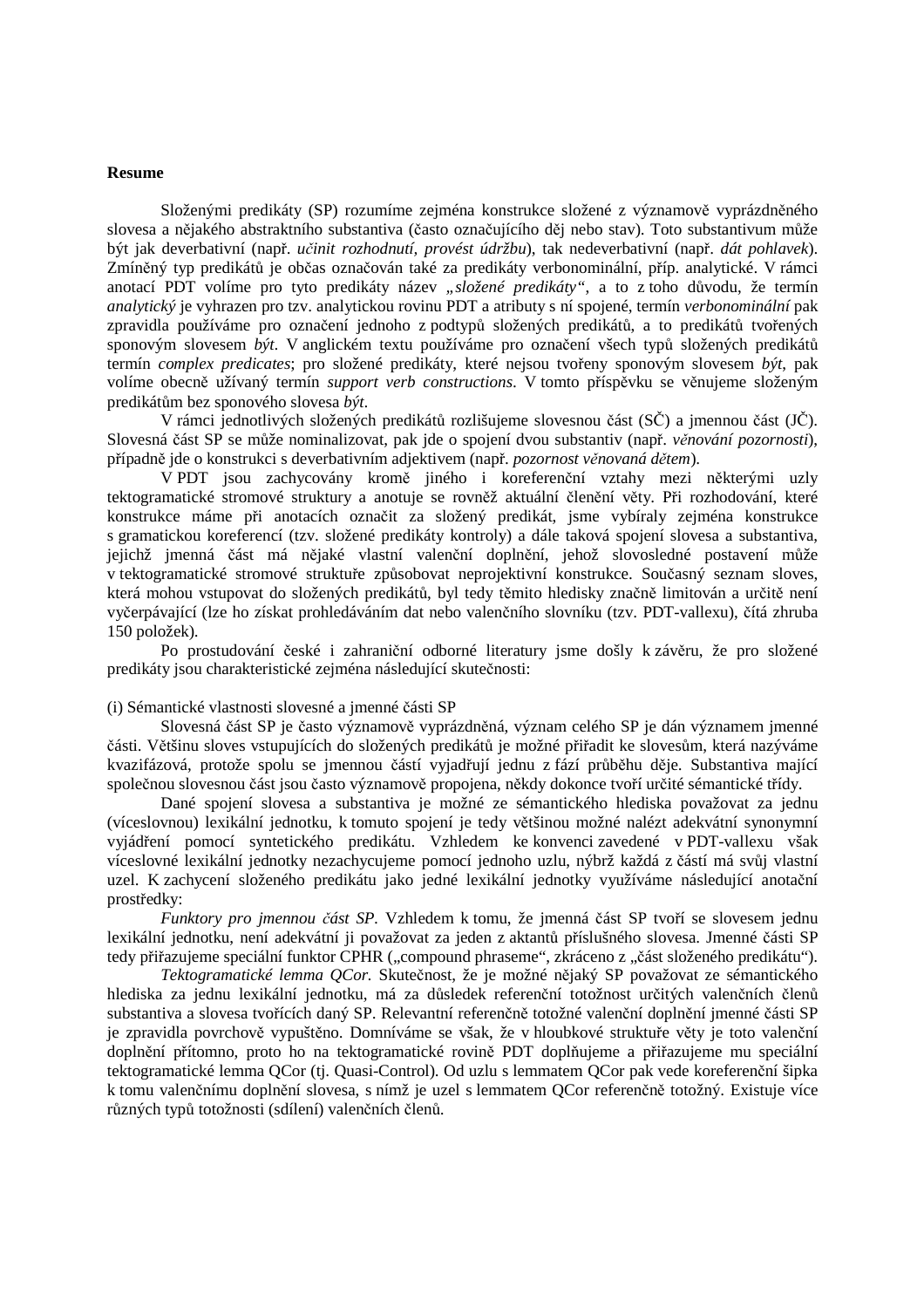(ii) Valenční vlastnosti slovesné a jmenné části SP

 V PDT počítáme s tím, že jak slovesná část, tak jmenná část SP může mít svoji vlastní valenci: v PDT-vallexu bude mít jak sloveso, tak substantivum své vlastní heslo a svůj vlastní valenční rámec.<br>Valence slovesné části složených predikátů. Jmenná část s funktorem CPHR může

 *Valence slovesné* č*ásti složených predikát*ů*.* Jmenná část s funktorem CPHR může být vyjádřena formou bezpředložkových i předložkových pádů. Nejčastější formou JČ v rámci SP je bezpředložkový akuzativ. V PDT se vyskytují zejména následující formy třetího valenčního doplnění SČ v rámci SP s bezpředložkovým akuzativem: dativní doplnění (funktor ADDR; *dát n*ě*komu možnost*); *od*+2 (funktor ORIG; *dostat od n*ě*koho úkol*); *z*+2 (funktor ORIG; *nabýt z n*ěč*eho dojem*); *na*+4 (funktor ADDR/DIR3; *klást na n*ě*koho nároky*); *v*+6 nebo *u*+2 (funktor LOC; *budit v n*ě*kom nep*ř*íjemný pocit, vzbuzovat u n*ě*koho pochybnosti*).

 Hodnotíme-li valenci slovesné části SP z toho pohledu, zda je určité valenční doplnění typické i pro bezpříznakové užití slovesa, můžeme vymezit následující typy: (a) valence, kterou má dané sloveso i mimo užití ve složeném predikátu; (b) valence, kterou dané sloveso získává až při zapojení do složeného predikátu (většinou jde asi o analogii k valenci jednoslovného synonymního slovesa); (c) někdy může dokonce sloveso svoji valenci typickou pro bezpříznakové užití ztrácet. Slovesa, která vstupují do SP, mohou mít tedy i v rámci složených predikátů různé valenční rámce.

 *Valence jmenné* č*ásti složených predikát*ů*.* Valenci jmenné části SP zkoumáme jak v případě, kdy je JČ součástí SP, tak v případě, kdy se daná JČ od SČ osamostatní a vystupuje v textu sama o sobě.

 Z dokladů složených predikátů v PDT se zdá, že *deverbativní substantiva* mají v rámci SP svou vlastní valenci v naprosté většině případů. Může jít o valenční doplnění vyjádřené prostými pády (např. *provést opravu n*ěč*eho*), předložkovou vazbou (např. *vést debatu o n*ěč*em*), i formou infinitivu nebo vedlejší věty (např. *vydat pokyn + inf*). Také některá z *nedeverbativních substantiv* mají v rámci SP svou vlastní valenci, často získanou od slov, od kterých byla odvozena (zejména od deverbativních adjektiv, např. *zodpov*ě*dnost za n*ě*co*)*.*

 Pro valenční chování deverbativních substantiv v rámci SP je typické, že ta valenční doplnění, která jsou referenčně totožná s nějakým valenčním doplněním SČ, jsou v povrchové realizaci věty vypuštěna. V naprosté většině případů takové valenční doplnění nelze vůbec doplnit (např. *\*Poskytl Janovi pé*č*i o n*ě*j/o Jana*), v případě totožnosti konatelů je výjimečně možné Aktora jmenné části vyjádřit pomocí přivlastňovacího zájmena *sv*ů*j* (např. *Petr Karlovi znovu položil svoji.*ACT *otázku*). Některá z nedeverbativních substantiv v rámci SP získávají valenční doplnění, o kterých se u nich běžně neuvažuje (zejména Aktor vyjádřený přivlastňovacím zájmenem, u substantiv tvořících součást SP, která jsou synonymním vyjádřením modálních sloves, pak i infinitivní vazba a její varianty, např. *Petrova*.ACT *šance najít*.PAT *zam*ě*stnání*).

V případě, že se substantivum osamostatní od slovesné části svého SP a vystupuje v textu samo, může přebrat formu třetího valenčního doplnění slovesné části svého SP. Jedná se zejména o dativní vazbu a o valenční doplnění vyjádřené formou *od*+2. K přebírání formy valenčního doplnění může dojít jak u deverbativních, tak u nedeverbativních substantiv.

 Vliv dativní formy třetího valenčního doplnění slovesné části SP na valenční chování jmenné části daného SP je nejzřetelnější v konstrukcích se substantivy odvozenými od sloves s příslušným valenčním doplněním vyjádřeným akuzativem (např. *podpo*ř*it n*ě*koho*, ale *vyjád*ř*it n*ě*komu podporu* <sup>→</sup> *podpora n*ě*komu*) nebo genitivem (např. *otázat se n*ě*koho*, ale *dát / položit n*ě*komu otázku* → *otázka n*ě*komu*). U jiných substantiv však oporu pro dativní vazbu u slovesné části SP nemáme (např. *vyzvat n*ě*koho*, *u*č*init výzvu*, ale *výzva n*ě*komu*)*.* Dochází tak ke specifickým formálním změnám Ak → Dat a Gen → Dat. Některá ze substantiv s dativní vazbou odpovídající u slovesa akuzativu si uchovávají i možnost vyjádření příslušného valenčního doplnění pomocí genitivu (např. *podpora n*ě*koho*.ADDR, *varování n*ě*koho*.ADDR).

 K převzetí formy třetího valenčního doplnění slovesné části SP dochází často i v případě vazby *od*+2 (např. *získat od n*ě*koho*.ORIG *slib* → *slib od n*ě*koho.*ACT).

 Složené predikáty bezesporu představují komplexní jazykový jev, jehož zkoumání zasahuje do mnoha různých oblastí. Dotkly jsme se pouze dvou z nich; krátce jsme se zabývaly sémantickými